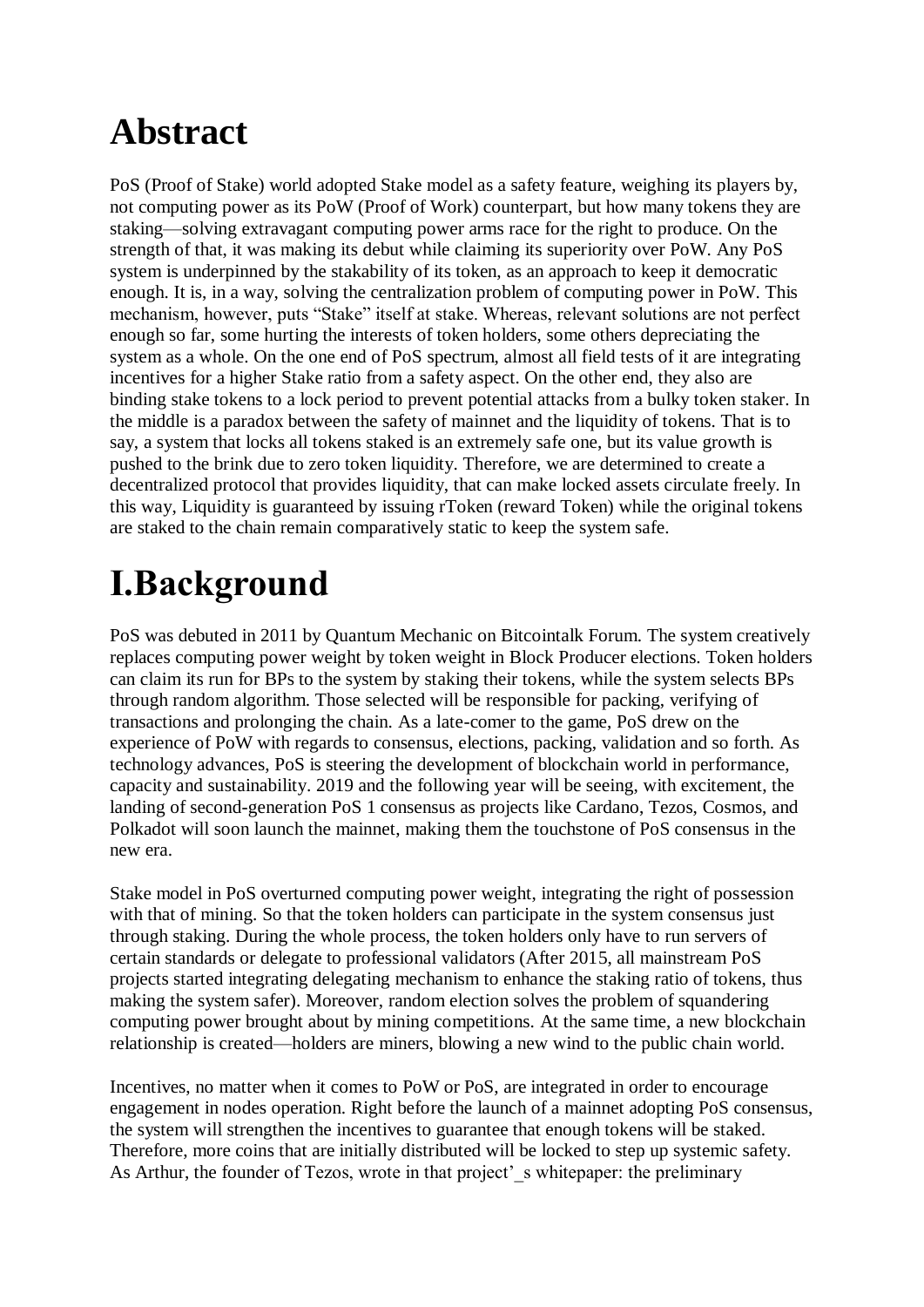incentives must be high enough. This is of paramount importance for a safe launch of mainnet. Stakers must bear certain time and opportunity costs (2). If the incentives fall short, the mainnet will bear grave safety threats. Another example, Cosmos wrote floating annual rate that is as high as 7%~20% to its codes to motivate staking while their mainnet was launching.

Lock period is an important feature that sets PoS apart from PoW consensus. In Stake model, the system has stability requirements for tokens staked, which is used to prevent long-range attacks: Nothing at stake. There is also a problem of computational fragmentation. The tokens that have been staked are locked by the system for a certain period(3). Although the token holders can initiate the unlock at any time, but the tokens will still be untradable during the unlocking period. That is to say, holders still can't dodge the risk of value fluctuations of the token at that phase. This is underlied by the contradiction between Token Stake security and token liquidity.

The paradox, to a large extent, causes problems in both ways. Many people are too afraid to stake, and the system will be in jeopardy as a result. This is a slippery slope, for a small nexus is seizes most reward fruits while the system still remains highly risky. For some PoS consensus projects that have already launched, the Stake rate is about 40%. As for those star projects, the number is generally around 50%~60%, up to 80%, less-known ones only about 20%. In theory, the most satisfying Stake rate, from a safety aspect, should be 100%, but this is often unrealistic. In addition, the 100% Stake rate means that the liquidity of the token is 0. For many projects with a vision of creating a blockchain OS (operating system), the liquidity of the token plays a significant role in underpinning the operation and value of the system. So, the impact of zero liquidity is almost entirely negative. At present, PoS world has not reached an agreement on a reasonable Stake rate. Or, maybe we should put it this way—it is impossible to reach an agreement because of testing a distributed network with a simulated environment is hardly possible.

Stafi provides a secured solution to address the conflict between the mainnet security and the token liquidity in the Staking model. The token holder obtains bonded assets of equivalent value to the tokens by Staking in exchange for equivalent rTokens. For example, if a user stakes 1 XTZ, he will obtain rXTZ (reward XTZ) that is equivalent to the original token. rXTZ represents regular yields of tokens and the ownership of XTZ on the original chain. At the same time, rXTZ can be traded on the bonded assets market based on the Stafi protocol. Different to XTZ that is staked and locked on the original chain, tradable rXTZ has no lock period, but still keeps generating returns. As a result, holders of rXTZ no longer need to bear the risk of volatility and make timely judgments on market conditions. The Stafi protocol gives holders more rights. Due to financial motives, a holder will join the Stake contract for Staking for the risks no longer exist. This will serve as an adrenalin to Stake rate. Theoretically, projects that are decentralized enough will increase the Stake rate to over 90% (missing tokens not considered) while at the same time maintaining the liquidity over 90% with the help of Stafi protocol.

# **Ⅱ. Existing Work—Unleashing Liquidity**

The pre-existing ways of doing this are scarce, which can be categorized into decentralized and centralized ones.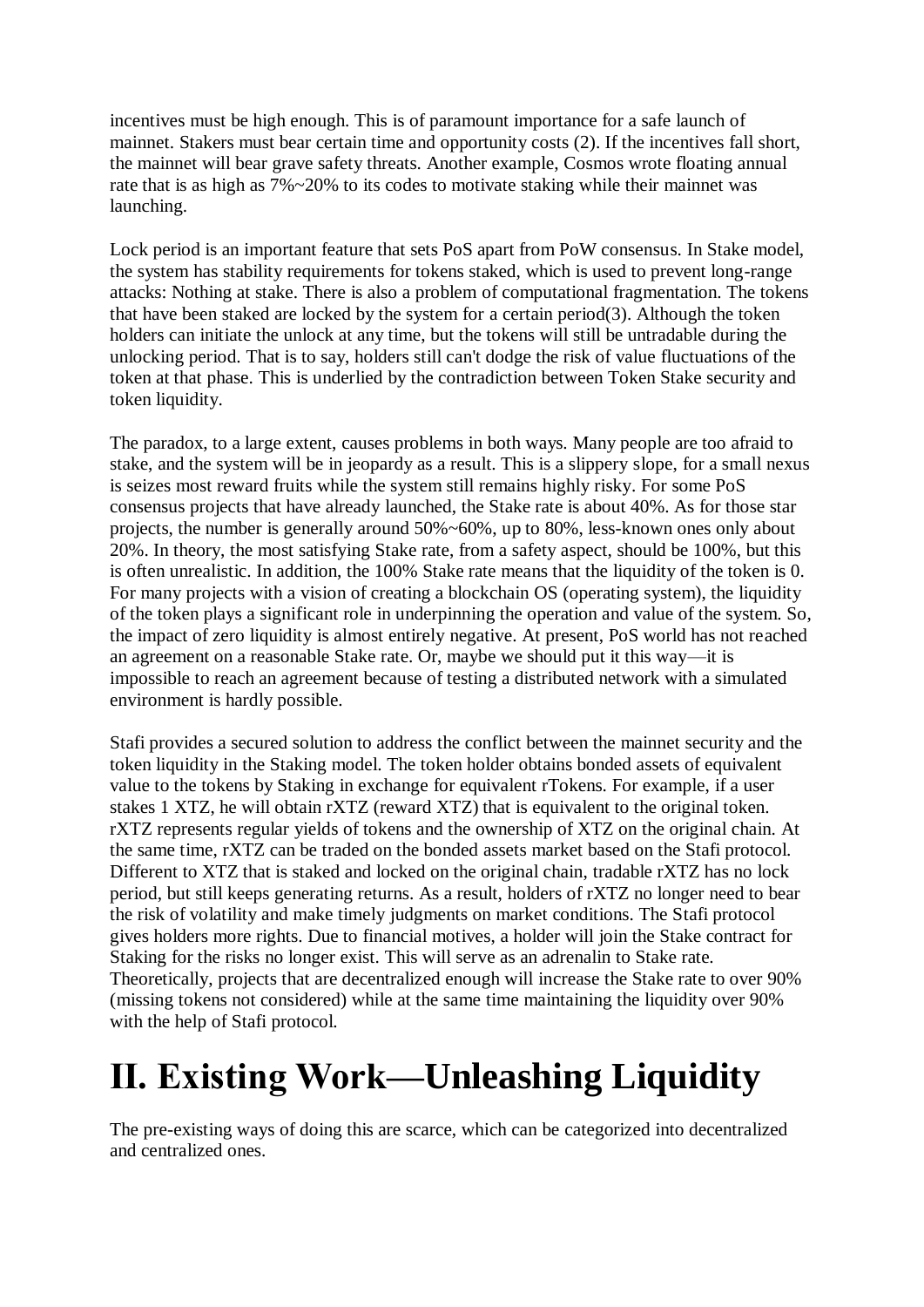A centralized token circulation model is often endorsed by a third party, which obtains the ownership of tokens by collecting them from holders, then conduct Stake in an intensive way. Tokens that are staked will be used to produce blocks through a node, thus being rewarded. When the third party reaps enough tokens, it will be well-positioned to issue alternative tokens to its customers. Then, it can also launch a trading pair with that issued token on one end, in collaboration with a centralized exchange; or even create a trading pair at any decentralized exchange. Holders of that token can trade the ownership (also redemption right and income right) of the original token, without redeeming tokens on the primary chain. In this way, the liquidity of Stake tokens are, to some extent, boosted. There are side effects, though. This model is hardly possible without the trust of token holders in the endorsement of a third party and in the authenticity of its redemption and income right. Trust alone is insufficient still. Holders must take into consideration the third party's capability of guaranteeing the trading depth of the trading pair with the token. This capability is determined by various factors, of which an important one is third party's deep pocket filled with Stake tokens. Small-scale third party is entitled to the right to issue the bonded assets. If the power is wielded, however, few may respond. And this way of unleashing liquidity exists in name only. On the other hand, if massive alternative tokens are minted by one single bulky third party, another risk may underlie—centralization, exposing that party to the attacks by hackers. Users' assets may also bear grave loss. Similar attacks can be found in the history of attacks to centralized exchanges, which was happening frequently. Set security issues apart, this approach runs in oppositions to the very decentralized spirit in blockchain world.

Another centralized approach lies in the cooperation between a project party (Developers, or Devs) and a centralized exchange. Assets that are staked are endorsed by the project party for that exchange. Or, Devs may even delegate custody of locked Stake tokens to the exchange (provided that the ownership to the tokens that are staked is explicitly held by Devs when Stake was designed). Endorsed by Devs, the exchange can issue an alternative token and create multiple trading pairs derived from this token to ensure the liquidity of Stake tokens. Meanwhile, it supports all redemption actions for Stake tokens on the primary chain by that token. But the exchange cannot be bypassed. The problem is that Devs change the ownership relations of assets and misappropriate assets arbitrarily. When the ownership of tokens is handed by the exchange, problems like covert deals or embezzlement may happen. There are examples in the theft of exchange in the history. In a nutshell, the aforesaid two approaches are both completely deviated from the decentralized spirit of the blockchain.

The third approach is that Devs modify the underlying protocol in order to obtain Liquid Token after staking (which can be called PBLT, Project-Base Liquid Token). Users can trade PBLT without waiting for the unlocking time of the Staking Token, solving the security threat brought by frequent unstake and bringing convenience to users. The advantage of this solution lies in PBLT as an alternative token endorsed by a system-level entity to guarantee security. And at the same time, the rights entitled to PBLT is recognized by the entire consensus. However, the problem is that most of the public chains that have been launched are still maintaining a relatively neutral attitude, for it may be difficult to directly modify the underlying layer, and the open community development process will be strained. For PoS Token holders, this is not an all-round solution. At present, only Cosmos and Near Protocol have put forward their own ideas. The holders of other assets cannot solve their locking problems like this.

Stafi protocol is meant to establish a Staking Contract at the upper level, so that the holder can initiate a Stake through the designated Contract, and at the same time obtain rTokens, an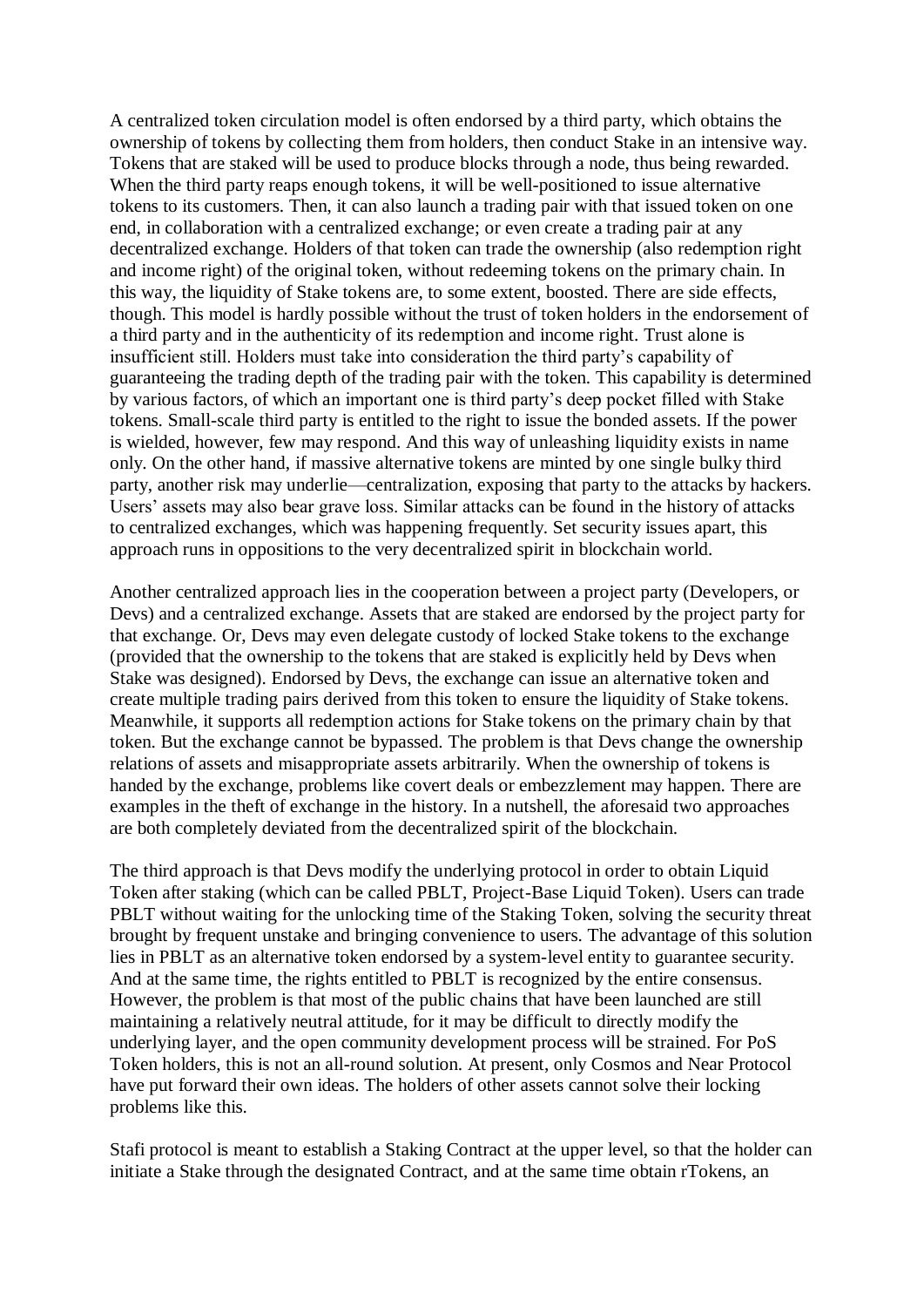alternative token. The rTokens can trade their possessions at the bonded assets exchange built on the application layer. The holder's Stake process and the rToken issuance process are both automatically executed by the contract code. There is no need for any third party endorsement, and the user holding the Stake token can initiate Stake or redeem at any time, the contract will be automatically executed once the validation is passed. Except for the absence of third-party intervention, the entire rToken distribution rights are given back to the original chain token holders. Further, holders can issue the value-bearing bonded assets of the corresponding value, which is similar to the current method of asset securitization. The biggest difference is that it is each and every individual, but not institutions, who issues bonded assets. The meaning of individual issuance is to resist volatility. Therefore, in theory, this decentralized method should better motivate the original chain holder to obtain rTokens. To this end, the number of rTokens on the market will also become sufficient to prop up the bonned assets bond trading market. Meanwhile, this decentralized model will reversely stimulate the trading of bonded assets, thereby reducing the spot transactions. As a result, the great picture of mass issuance and trading of bonded assets will be finally realized.

Mass issuance of rTokens is endorsed by Stake Assets, and Stake Assets is endorsed by the public chain/function behind its model. At present, the Stake model has not been abused, which guarantees the quality of Stake assets. But the problem/risk of this kind of bonded asset is that the regular income of this Stake asset is highly dependent on Token. Although the holder can continue to earn income through Stake, this income expectation to legal currency is still fluctuating, which causes inconsistent expectations of rToken trading in the trading market. Leverage may fill the market in great numbers, which brings more opportunities and possibilities to the creation of decentralized bonded assets trading on Stafi. When a large number of PoS consensus projects are launched on the main network from 2019 to 2020, the Stake assets will proliferate and the transactions will become more frequent. When the holder of the currency is also the debtor, tokens that are staked will serve as the collateral. And the redemption right will be shift as the collateral is traded. These relations are all stipulated by smart contracts, not by centralized companies or institutions, and this stands Stafi, a decentralized protocol, out among its centralized counterparts.

# **Ⅲ. Stafi Protocol**

Stafi is a decentralized protocol that empowers liquidity. It encompasses 3 layers—bottom, contract and application layers. The bottom layer is mainly based on a blockchain system established by Substrate (which is a blockchain architecture developed by Parity, and the whole architecture integrates many development modules, including consensus module, P2P module, Staking module, etc.). The contract layer support creating a variety of Staking contracts, such as Staking contracts for XTZ, Atom and Dot respectively. The token holder can Stake through Staking Contract, which is consistent with the inflation incentives obtained by the ordinary Stake. But the difference is that The holder also can obtain rTokens. Last, the application layer supports third-party Stafi-based APIs or customized APIs to create a decentralized bondeds asset trading market for rTokens to circulate, transfer, and trade on the Stafi protocol.

The protocol runs in a purely decentralized manner. Stafi, which is built on Substrate, will be connected to Polkadot as a parallel chain, sharing the underlying consensus of Polkadot. The main security and performance are also guaranteed by Polkadot. The core layer is the contract level, and the ownership of the Stake token is fully guaranteed by the contract code. Stafi uses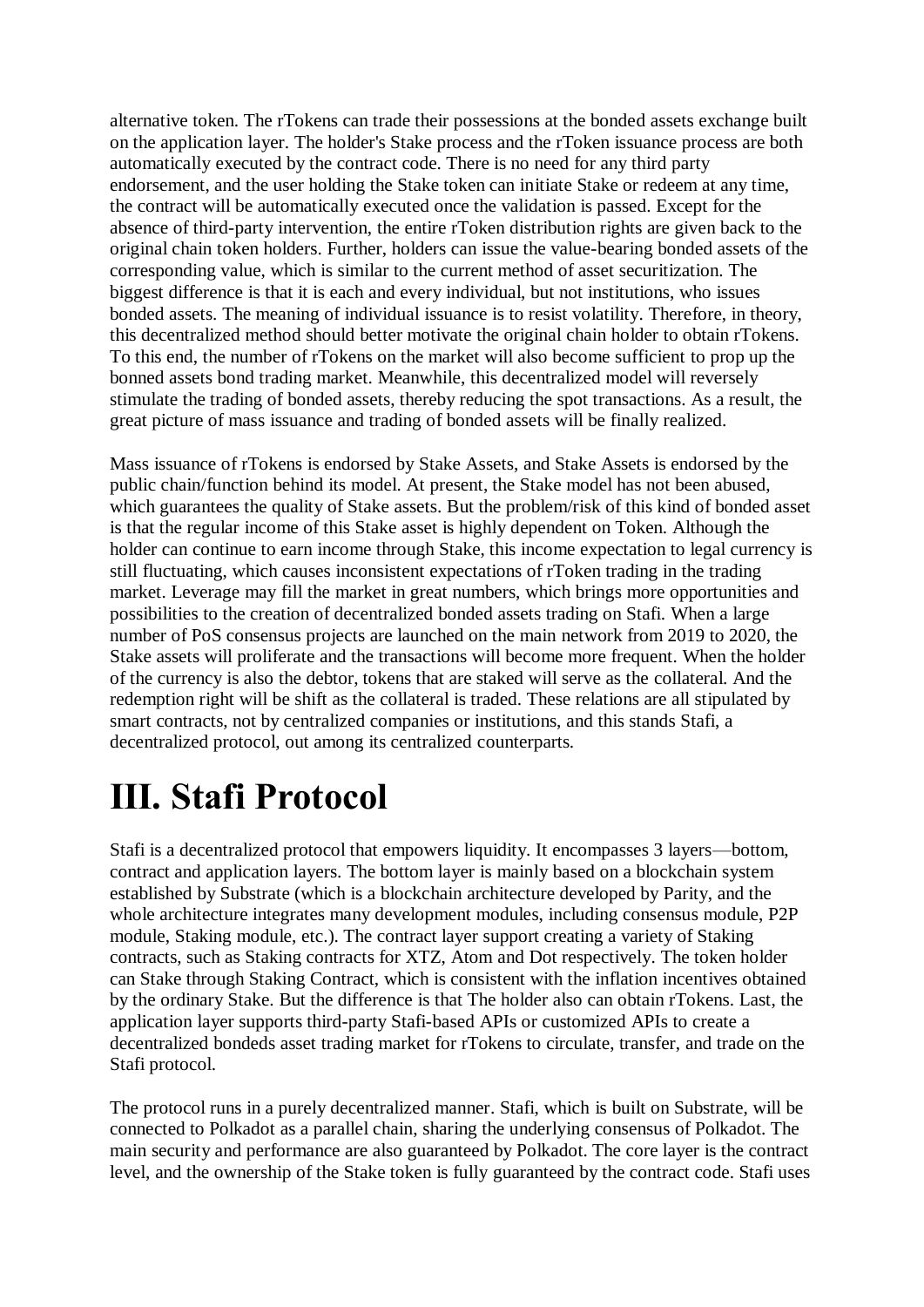a distributed key storage protocol to ensure the security of the Stake address through multisignatures. The holder can initiate Stake or redeem the Stake anytime and anywhere without the need for third party intervention. When the holder of the coin initiates the Stake token to the Stake contract, the system's inflation incentives can be obtained regularly. Meanwhile, any holder of rTokens can initiate a redemption to the corresponding Stake contract anytime, anywhere (The redemption operation interacts with the original chain through the Stafi protocol. After the redeeming transaction is written to the chain, Stake coins will be sent to the submitted coin account after unlocked.) The Stafi protocol guarantees that each and every alternative rToken is exclusively correspond to the token on the original chain. That is to say, only the holder of the rTokens can initiate the redemption of the original token to the Stake contract. When A trades rTokens to B, A no longer has the redemption right to those tokens, and B now can initiate redemption to the Staking contract. The whole process does not require third party intervention.

Any third party can establish a decentralized bonded assets exchange using the Stafi protocol to at the application layer. All rToken exchanges share the depth of the transaction. With the increasing number of public chains adopting PoS launching their mainnets, the number and variety of Stake's tokens will rocket. And rTokens will traded more frequently. As a result, developers will be hugely rewarded, in the form of transaction fee, from rToken transactions they initiated.

# **Ⅳ. Implementation**

### **1. Staking Contract**

The contract that creates the interaction with the Stake original chain at the Stafi contract level is called Staking Contract (referred to as SC). For example, to create a XTZ-SC for connecting Tezos with Stafi. When user A holding XTZ initiates a Stake operation on XTZ-SC, the Staking Contract will first create a multi-signature address, and he will transfer XTZ through the Tezos original chain to that address.When the transfer succeeds, the contract will execute the Staking operation of the multi-sign address. If succeed, the tokens will be locked to the original chain. Then, the Stafi protocol will receive a proof of the Tezos original chain (Proofs), and then trigger the contract to generate rXTZs of equal quantities to XTZ and send them to the staker.

The update of the Staking Contract requires the original chain and the Stafi protocol to work together, for the contract status of each chain needs to be monitored, the implementation of the Staking contract shares many similarities with the cross-chain mechanism. When the holder initiates a Staking request at the Staking Contract, the generation of the multi-sign account occurs on the Stafi protocol. At the same time, the transfer of the personal asset to the multi-sign address is completed by the Stake user's signature. This transfer occurs on the original chain. When the Contract captures the transfer information, a Stake request is initiated from the multi-sign address to the original chain. After the Staking is completed on the original chain, Stafi captures the Stake state of the address on the original chain and verifies it,and the corresponding rTokens are issued on the Stafi protocol immediately after the validation succeeds. Throughout the process, the Stafi protocol interacts with the original chain multiple times. The monitoring and capturing of the state plays an important role in the security of the entire protocol. The Stafi protocol captures the original state by time delay and multi-pass validation to ensure the final authenticity of the original chain. Fortunately, better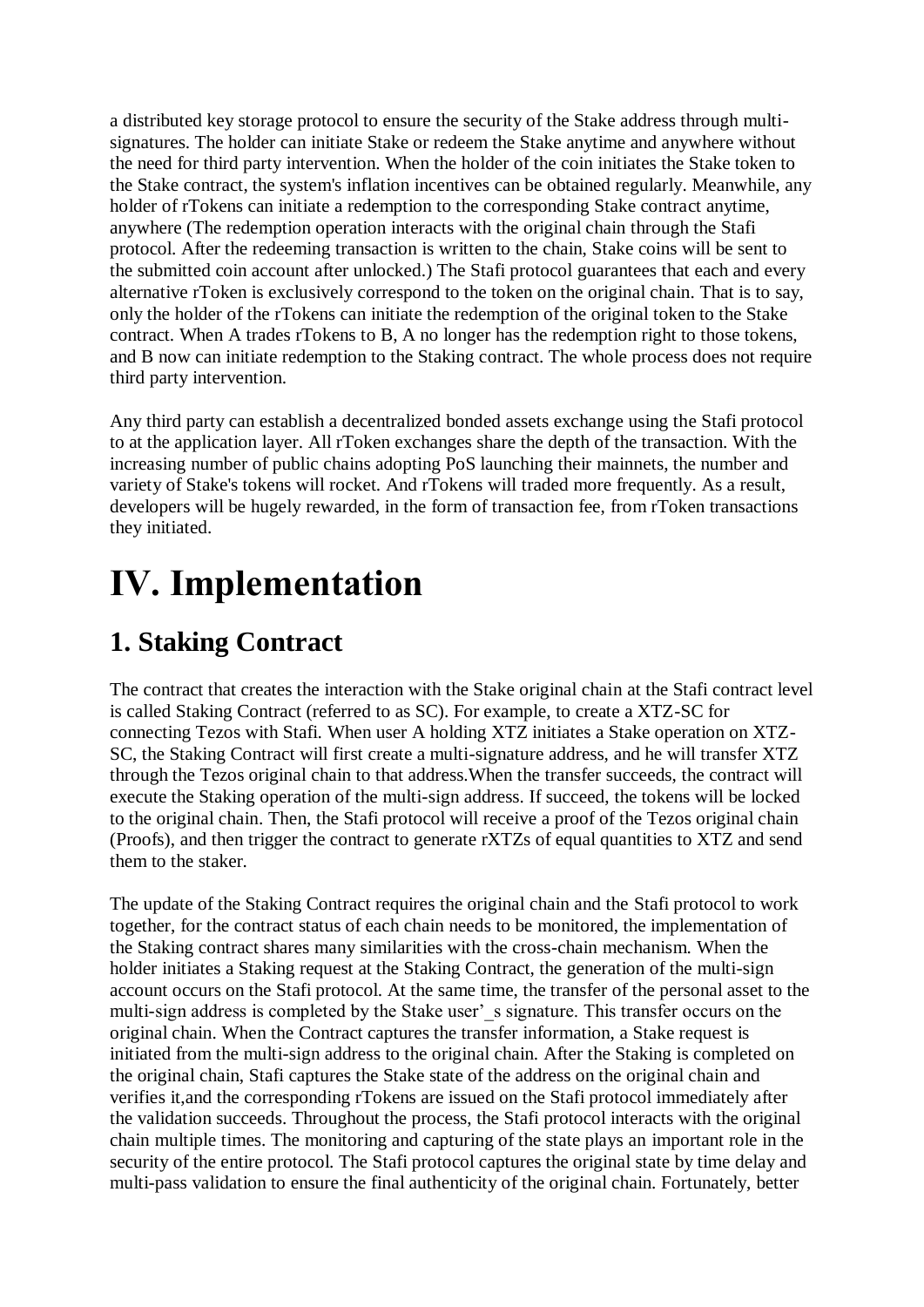than pre-existing inter-chain protocols and PoW consensus, most PoS projects launched after later 2015 see the final authenticity of block transactions as a demand that must be met. That is, when the latest height is formed, the transactions included are deterministic. At present, the common solution for the final authenticity or timely deterministic implementation is to verify the legality of the transaction before packaging the transaction to a new height. This implementation relies on the Byzantine fault-tolerant(BFT) algorithm and some artificially specified fork penalty mechanism, Slash. In view of this, the Stafi protocol has greatly improved security when interacting with the original PoS consensus chain.

## **2. Multi-signature Adresses**

At present, almost all Stake models rely on the Account model—when the user initiates Staking, they need a private key of the original chain address to sign. In order to ensure the exclusive correspondence between the ownership of the Stake asset and rTokens, Stafi designed an intermediate address model. The ownership of assets in that address does not belong to anyone, meaning that no one can own the private key of this address. Stafi guarantees asset neutrality of intermediate addresses through secure multi-party computing technology and threshold multi-signing technology, ensuring that signatures are only performed when the holder of rTokens initiates a redemption. Secure multi-party computing involves privacy, which requires a group of certifiers with special functions in Stafi to participate. A certain number of validators, who are called Stafi Special Validator (SSV) are signed by their own private keys and transmitted through a secure channel to verify the validity of the signature, and, finally, realize the restoration of intermediate address signature. This intermediate address does not have a private key, nor is stored on the Stafi protocol. It is formed by the signature of the private certificate of the special authenticator only when the signature is required. The implementation of threshold multi-signing technology realizes that part, not all, of generators can generate the private key signature, which can greatly satisfy the need for the signature. For example, a multi-sign address establishes contact through a public key of multiple validators (say 21). When a person holding rTokens needs to initiate a redemption, only 16 signatures of 21 verifying servers are required to verify Staking and Unstake for Stake Assets.

### **3. Secure Multi-Party Computation**

Secure multi-party computation mainly focuses on how to safely calculate a predefined function without the existence of untrusted third parties, addressing a problematic reality that a result reliant on multi-party data calculation where those parties are not willing to share the original data. With secure multi-party computation, the final result can be verified without revealing the initial input value to another third party. In Stafi's Staking contract, the user who stakes must generate a new multi-signal address. When the holder of the rToken initiates a redemption to the Stake Contract, the multi-signature address needs to create a private key signature with the involvement of special validators during calculation and generation. The validators transmit the calculation results through the encrypted channel, and they can mutually verify the results without the need to reveal their own private key. It is secured way of unlocking and redeeming the Staking Contract.

## **4. Ownership Transfer**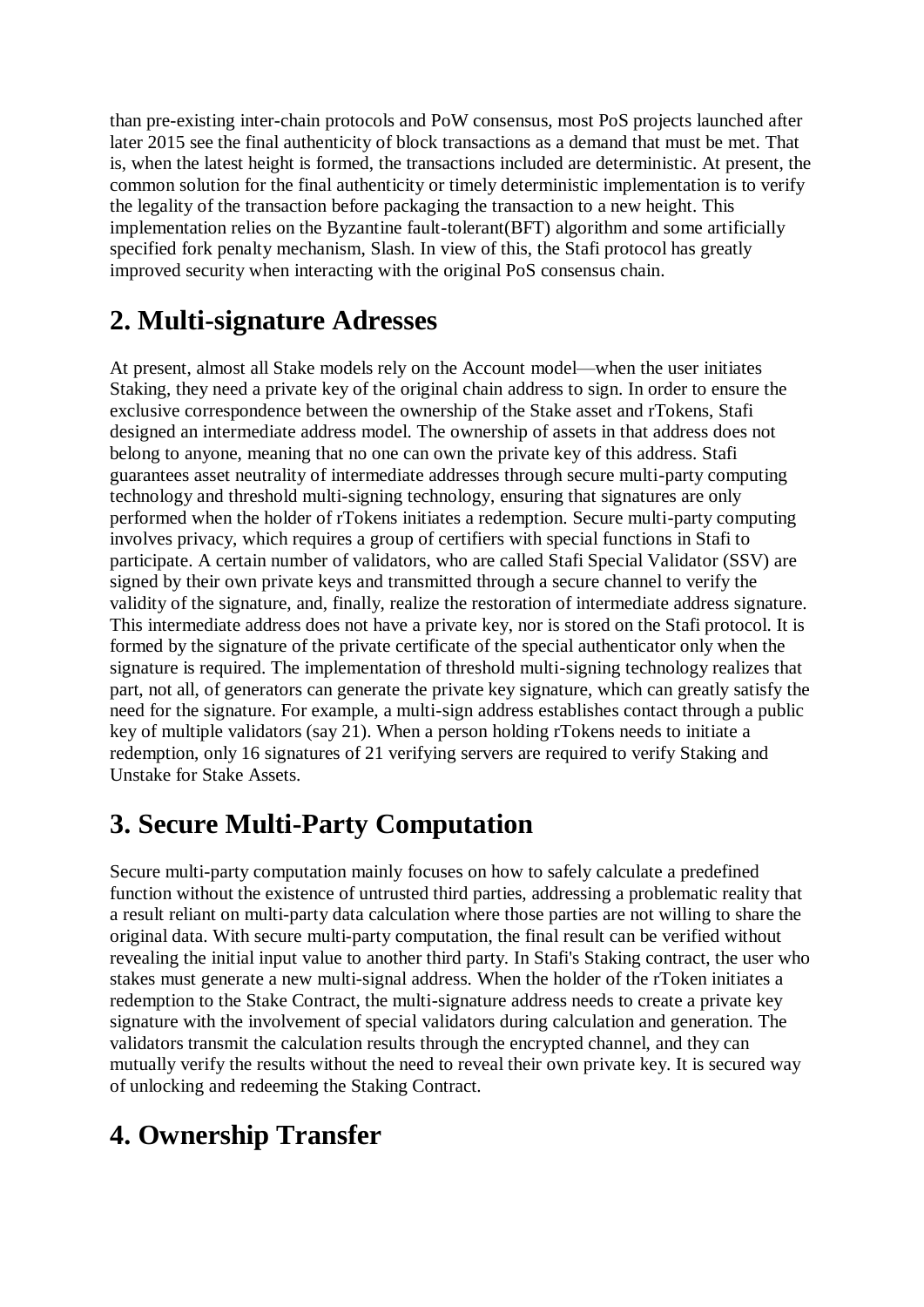When the Staking operation is completed, the redemption right of XTZ on the multi-sign address is in the hands of the holder of rXTZ. Only the holder of rXTZ has the right to redeem the XTZ-SC, other holders entitled no redemption rights. If user A traded XTZ to user B, then user A loses the redemption right to the original chain XTZ, and the mapping relationship between the XTZ and the user A address of the multi-signed address in the contract is also given to that with B. User B can initiate redemption according to his or her own wishes, or trade rTokens to other people. In this process, the multi-sign address completes multiple rounds of ownership of the original chain XTZ through the signature of special validators on Stafi who are different to that in Polkadot world—it does not requires block-producing consensus. The requirements come in only when generating the address and the changes of ownership.When user A trades the rTokens to user B, special validators (SSVs) need to conduct the signature and complete the conversion of the original Stake XTZ.

## **5. Stafi Special Validator (SSV)**

Different from Stafi Validator (SV), a SSV is the witness of the asset ownership in the Stafi Stake contract. When the eligible holder initiates redemption to the contract, the special validator will participate in the calculation and complete the transfer of the asset from the multi-sign address to the personal address by signing. When no redemption operation occurs, the special validator stores its own private key locally, waiting to be called. A special validator is composed of multiple people picked randomly. Before the multi-signature address is formed, Stafi will select N SSVs from SVs through a random algorithm. N SSVs will be chosen by Stafi randomly to perform the calculation locally and transmit the results through a secret channel. After validation, the participation rights are obtained and stored locally on the servers respectively. The entire process is automated by the system.

At the same time, each SSV will be required to run the light node of the projects supported by Stake Contract, in order to verify the original chain trading status. This program is written to the entire special validator client and the validation is performed automatically.

## **6. SSV Group**

In order to ensure the smoothness of the redemption channel, special certifiers in Stafi perform tasks in groups with a fixed shift. During their own shift, a single certifier group completes the multi-signal address generation and storage of the secret key, and after the execution cycle is completed, replaced by another new group. This ensures the engagement of the current verifier. One term of validators lasts an Era (1 Era is about 24hours). The election for the next group is done in the previous Era. Stafi selects new SSVs from SV candidates by block-producing rate, Staking ratio, etc,. And the new SSVs will replace the old SSVs' private key with their own ones. Meanwhile, the system will destroy the relationship established with the old SSVs' private key. However, frequent turnover will affect computational efficiency. When Stafi officially lands, it will select a reasonable replacement cycle balancing safety and efficiency.

#### **7. System of Encouragements and Penalities for Special-Validators**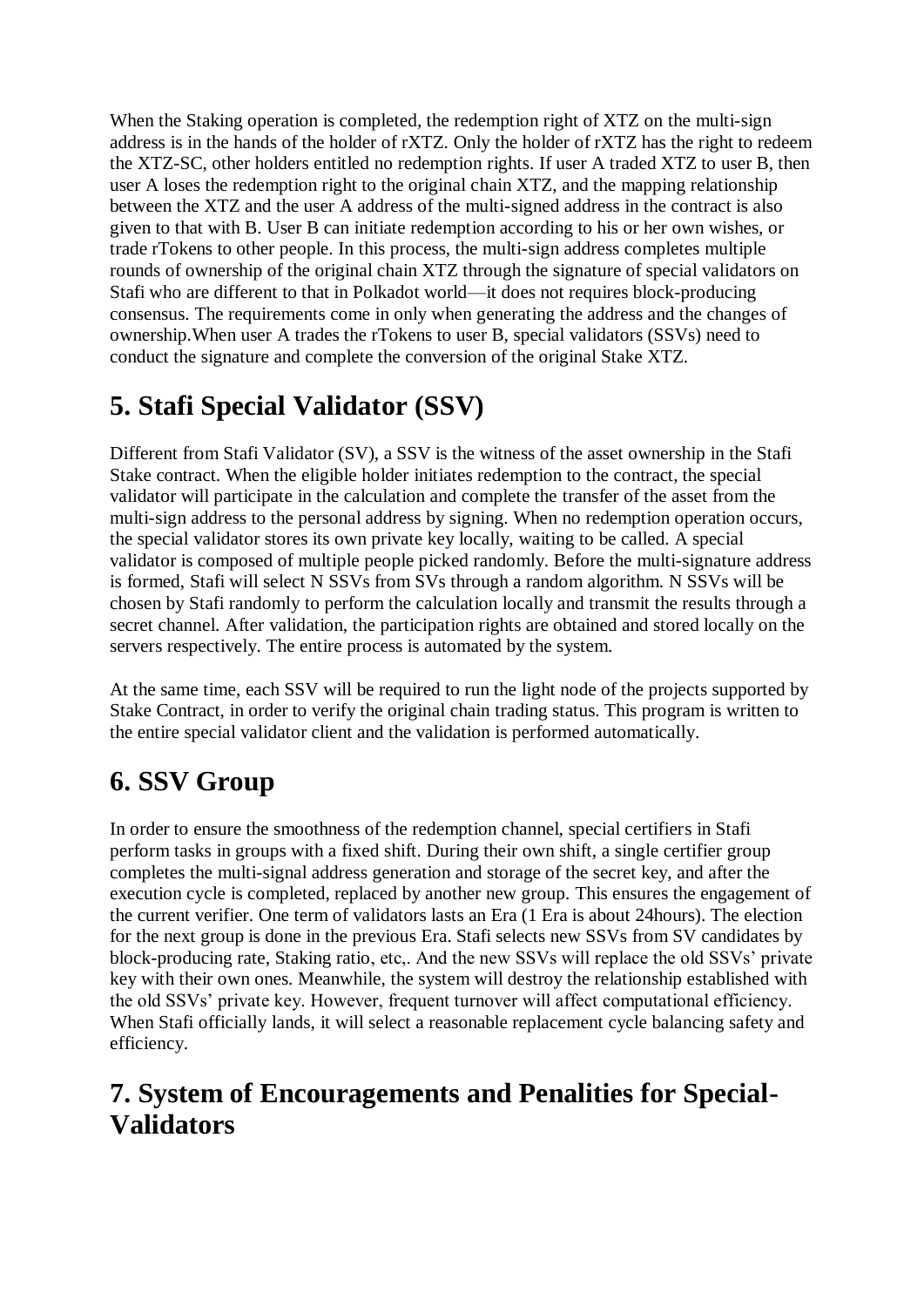Due to the importance of special verifiers, Stafi has established a system of encouragements and penalties for them, stimulating positive behaviors such as calculations and storage, and punishing negative behaviors such as disconnections and non-timely replacements. Stipulated by Stafi protocol, participation in the generation of addresses, computing, and signatures will be rewarded Stafi's token--FIS incentives. On the other hand, Stafi's penalties for security issues are severe. Stafi will require all certifiers involved in computing and storage to maintain designated online time. If the certifier is frequently dropped out, it will be slashed. If the dropping time is longer than N hours, the certifier will be Jailed and will not be able to participate in any computing and storage of the special certifier group for a period of time. In addition, the system will severely punish attacks that attempt to recover private keys and steal other people's assets based on provable data on the chain.

#### **8. Staking Mechanism for Special-Validators**

Anyone holding Stafi tokens can apply to become a special certifier of Stafi. A special certifier needs to stake FIS Token. The smuggled FIS Token is proportional to the amount of Stake that can be accepted, that is, the more FISs that are staked, the greater the value of Stake asset calculation and storage. This can effectively increase the cost of joint malicious behaviors conducted by special certifiers. The FISs that are staked will be motivated by the system, and at the same time, is also the pool of funds for system punishment. Due to the speciality of Stafi system, the requirements for the special verifier are strict, and the nodes in the early days after launch will be opened gradually to engage validators.

### **9. Staking Contract Security**

The asset security of a Staking Contract is guaranteed in many ways. First, the asset neutrality, Staking assets will be locked to the original chain, and their mapping relationship will be recorded in the Staking Contract. Multi-signature address is guaranteed by the N SSVs through the threshold multi-signal sharing technology. So the SC is not subject to any single third party control. Second, the multi-signature address uses the asset mechanism. The special verifier is selected by the Stafi random algorithm. The verifiers do not know each other, the possibility of collusion becomes small, and the asset protection will be dynamically replaced within a certain period to ensure security. . The third is punitive. When the certifier participates in the private key signature calculation and storage, it needs to stake a certain FIS to participate. In the event of an attack or illegal behavior, the staked FIS will be Slashed, the value of the stake and can be processed. The value of the assets is directly proportional. When a variety of conditions are combined, the Stafi system can effectively punish certain risk factors. Under the assumption that most people are honest, the assets of the Staking contract can guarantee certain security.

### **10. Decentralization of Staking Contract Assets**

When a holder initiates Staking through the Staking Contract, all Staking assets relationship will be concentrated in one contract. Although each Staking is initiated by a single address, it will not affect the degree of decentralization, but when the Staking assets are too concentrated, they are more easily attacked. Stafi avoids the concentration of assets by establishing several Staking Contracts of the same kind for one token. The total amount of the contract will automatically increase according to the amount of Staking assets, and the new assets will enter the new Staking contract. At the same time, Stafi will establish multiple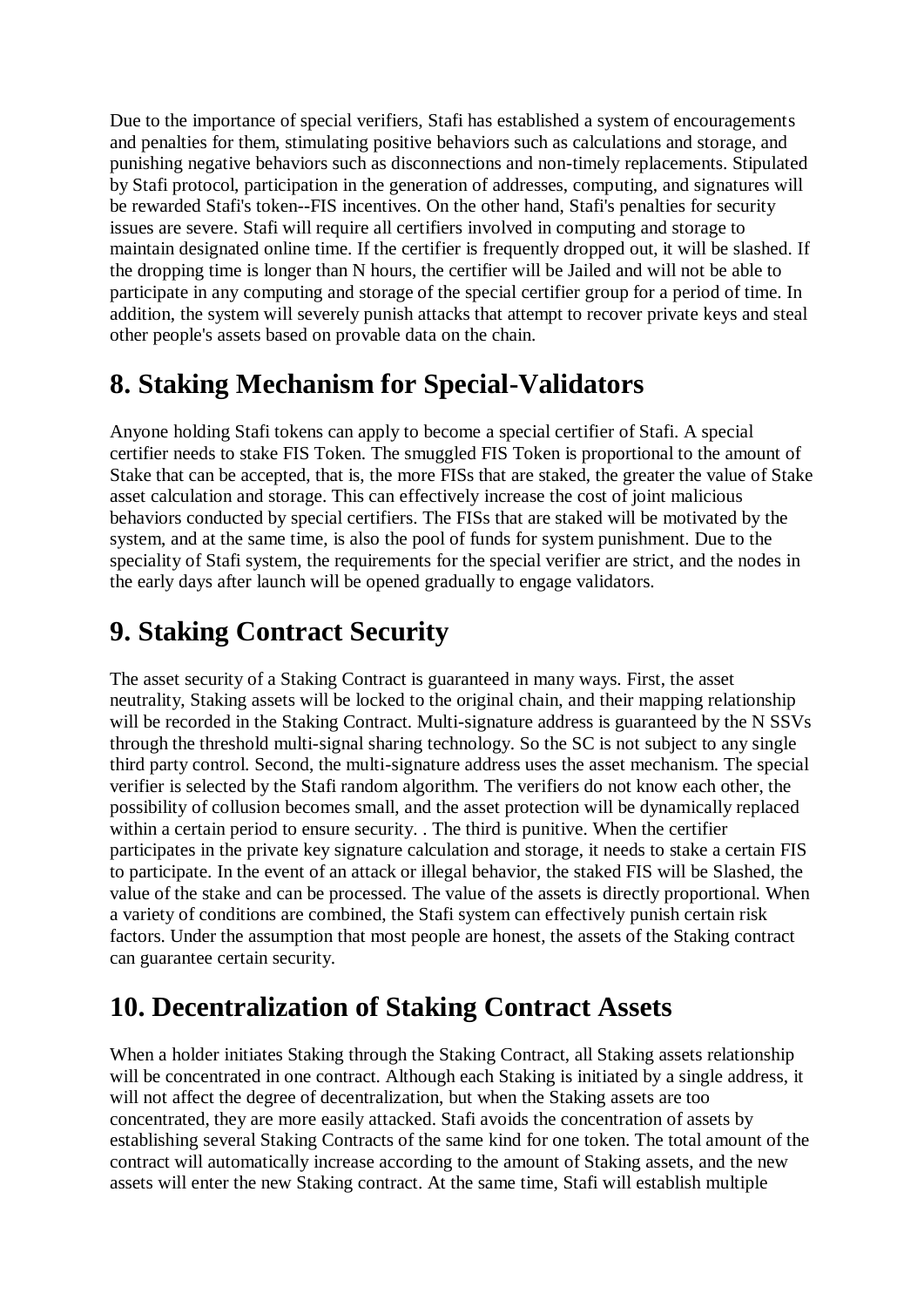Staking Contracts at the primary stage. The Stafi system will equally distribute the initial Stake demand evenly among these Stake contracts, which will serve as a buffer. As the demand of Stake increases, the number of contracts will gradually be increased and differentiated by variables.

At the same time, Stafi is a decentralized open protocol. The Staking Contracts developed by initial developers will be audited and open sourced for third parties, which can create their own Staking Contracts to achieve the decentralization of Staking assets.

## **11. Sequence Diagram**

The staking process is as follows. The user interacts with the SC first, and then the SC interacts with the original chain. During the period, in order to make the user's operation simple enough, SC needs to bear the responsibility of interacting with the original chain for multiple times. It is important that SC needs to verify the success of staking before distributing rTokens to users. The following sequence diagram shows the overall process of issuing rTokens.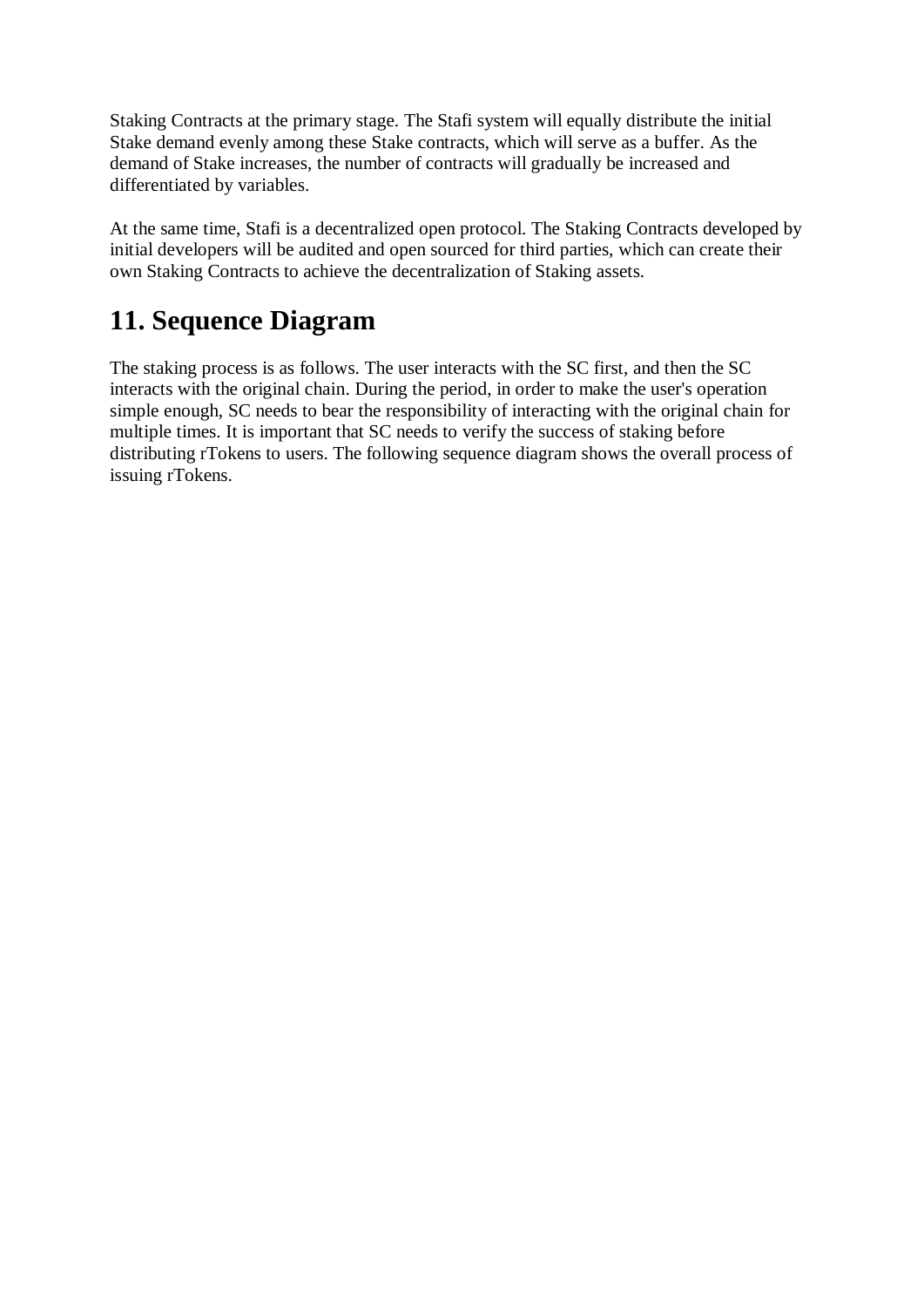

Users can redeem the assets on the original chain by rTokens they hold at any time. The modification of the relationship of the SC requires the signature of the SSV, because the record relationship of the asset is on the SC. When the user initiates the redemption, SC triggers the signature request. After SSVs execute the signature, SC interacts with the original chain and submits the Unbond/Unstake request. Then, SSV verifies the detrusting evidence on the original chain. When the evidence is true, the rTokens used to submit the request will be destroyed.

# **Ⅴ. Upper-layer Applications**

#### **1. Circulation of Bonded Asset**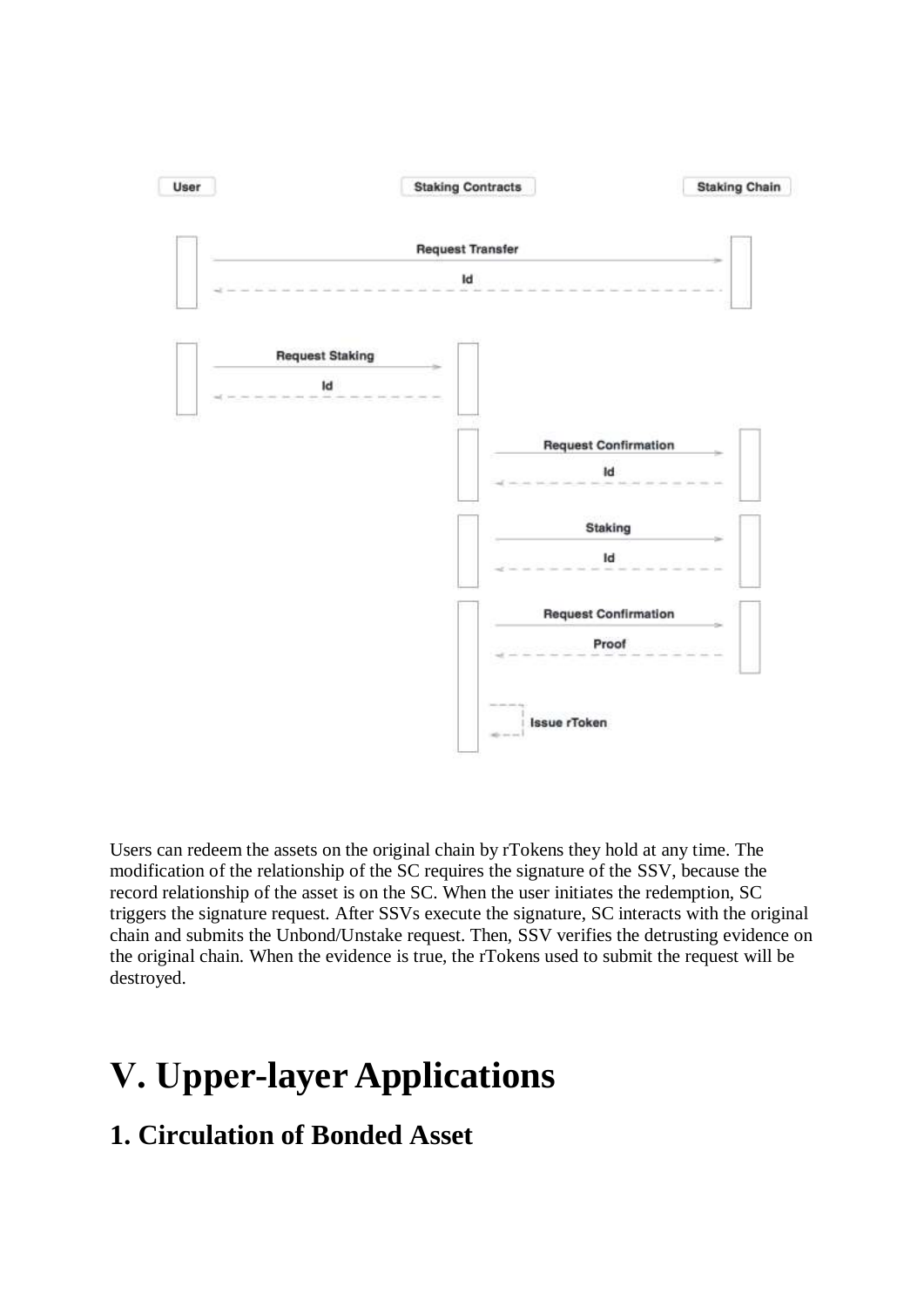The Staking contract created on Stafi releases Staking assets and can circulate on Stafi, so



users can easily trade assets to others without waiting for the original assets to be locked up. The system guarantees an exclusive correspondence between rTokens and the original chain asset, so the holder can redeem the original chain asset at any time.

In addition to being circulated on the Stafi protocol, Staking assets can also be circulated as a common asset in different blockchain trading channels, such as centralized trading exchanges. And centralized exchanges can plug in the Stafi interface and define the initial pricing of different rTokens. Because when n varies, the transaction price of each asset may change. Of course, decentralized exchanges can also list rTokens and offer a variety of matching methods. Further cooperation may lie ahead, that is the exchange can integrate the Staking contract and combine it with the users of the original chain assets on its own exchange. The issued assets are directly synchronized to the Stafi protocol. In a nutshell, when a exchange connects to Stafi protocol, it can easily complete the docking of assets and initiate transactions.

#### **2. rToken exchange market**

Stafi Protocol will provide a variety of Staking contracts for the conversion of project's original tokens to rTokens. Also, in order to release more liquidity, the system will evaluate different types of rTokens and establish a risk-control model. Using that model, the system can further issue FIS as the platform medium of exchange to recycle rTokens for users who want to exchange rTokens to other assets but hardly find counterparts. The exchange ratio is determined by the market and the emergency level. The further issued FIS and holding rTokens will bring extra risks to FIS holders, but the risks will be shouldered by all of them to reduce the chance of bad debts. Meanwhile, due to the price gap between rToken and FIS, when the asset is redeemed by rToken, the system will benefit from it. All are under control of that model.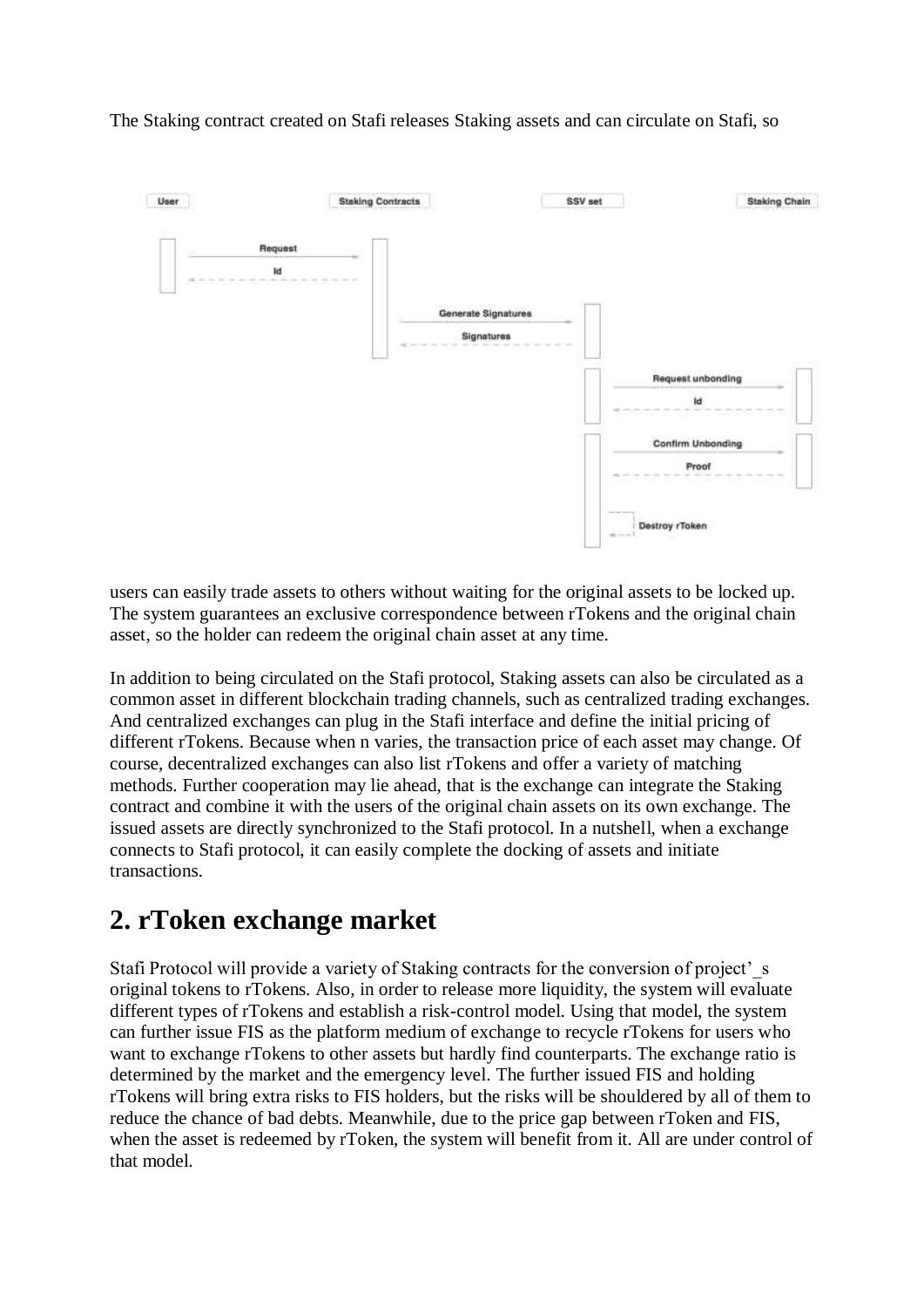#### **3. A New Liquidity Token Protocol**

Stafi Protocol, which based on SC, can provide liquidity for locked Staking assets. Meanwhile, Stafi Protocol can create more types of SCs for various Staking assets. Developers can build freely on Stafi a variety of derivatives through a set of SC development kits provided by Stafi.

#### **4. Integration with Existing DeFi**

Integration with existing DeFi mainly lies on asset level. The current Dei projects are mainly on Ethereum, and the assets are mostly Erc20 tokens. But many ERC20 tokens are relatively poor in liquidity, and the Staking Token market can be used for Defi for more liquidity and asset portfolios. Staking tokens can be achieved by bridging existing lending platforms and mortgage platforms.

## **Ⅵ. Tokenomics**

Stafi Protocol creates value by providing liquidity of Staking assets. Staker can obtain inflation rewards while circulating rToken to respond to the market in a timely manner. The protocol captures the value of the liquidity and outputs the value to the protocol. The FIS is the native digital cryptographically-secured utility token of the Stafi protocol, FIS is a transferable representation of attributed functions specified in the protocol /code of the stafi protocol, designed to play a major role in the afunctioning of the ecosystem in the Stafi protocol, and intended to be used solely as the primary utility token on the platform.

FIS is a non-refundable functional utility token which will be used as the medium of exchange for transactions between participants of the Stafi protocol. The goal of introducing FIS is to provide a convenient and secure mode of payment and settlement between participants who interact within the ecosystem on the Stafi protocol, and it is not, and not intended to be, a medium of exchange accepted by the public (or a section of the public) as payment for goods or services or for the discharge of a debt; nor is it designed or intended to be used by any person as payment for any goods or services whatsoever that are not exclusively provided by the issuer. FIS does not in any way represent any shareholding, participation, right, title, or interest in the Foundation, the Distributor, their respective affiliates, or any other company, enterprise or undertaking, nor will FIS entitle token holders to any promise of fees, dividends, revenue, profits or investment returns, and are not intended to constitute securities in Singapore or any relevant jurisdiction. FIS may only be utilised on the Stafi protocol, and ownership of FIS carries no rights, express or implied, other than the right to use FIS as a means to enable usage of and interaction within the Stafi protocol.

Stafi protocol will create different Staking Contracts to handle different staking tokens. These staking tokens are locked on the original chain to obtain inflation rewards. When rToken is transferred or redeemed, a fee for staking rewards will be charged when the user operates. It will be proportionate to the reward, which is called Liquid Fee in the protocol.

The fees based on Staking rewards will increase with the use and the expansion of SC. The current market value of Staking Token is 1.4 billion USD, and about 60% of those tokens are locked. An optimistic estimate is that when the Stafi protocol supports the SCs of ETH2,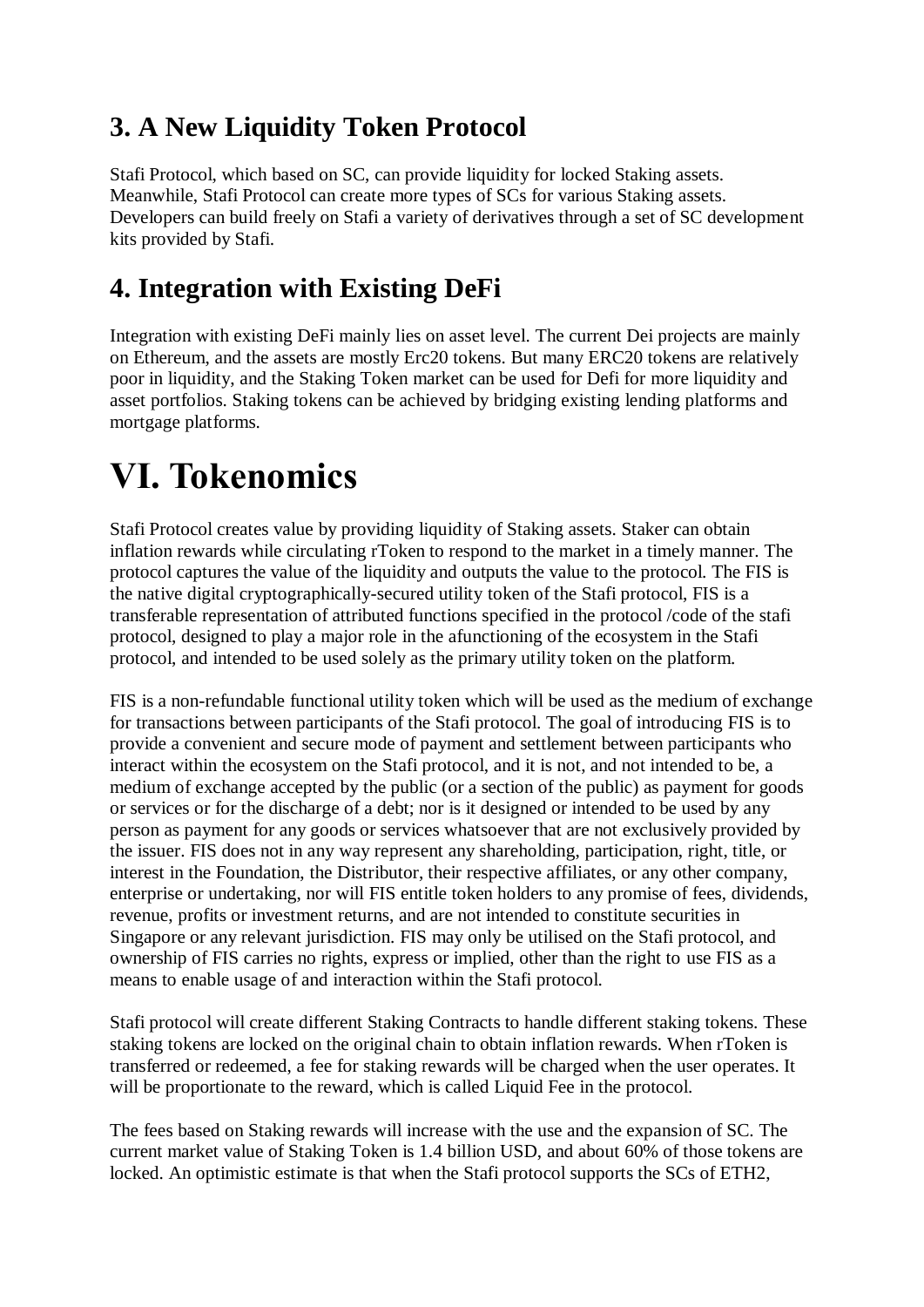XTZ, ATOM, EOS, and the Staking Token unlocked by SC account for about 10% of the market, then the fees collected by Stafi's revenue will be very impressive

To calculate the fees earned by Stafi:

Earning= $\sum v(v*a*\beta*y)$ Earning=\sum {v}^{} (v\*α\*β\*γ)Earning=v $\sum (v*a*\beta*y)$ 

Of which v is the market value of different Staking Tokens,  $\alpha$  is the locked token ratio,  $\beta$  is the annual inflation rate, and  $\gamma$  is the circulation fee rate. We assume that the circulation fee is 30%, the average inflation reward is 5%, and the average Staking rate is 50 %.

The captured value is used to balance. The development and application of SC is an important source of income for the Stafi protocol. The inflation is to achieve the decentralization of the Stafi protocol.FIS would be distributed to provide the economic incentives which will be consumed to encourage participants to contribute and maintain the ecosystem on the Stafi protocol.The production of each block requires the validator to contribute their computing, bandwidth and storage resources, so the FIS generated by the same block is used to compensate the efforts made by the validator. At the same time, due to the special design of SC, protocol would also require the higher-level validators to provide security services, such as multi-signature services, light node services, oracle machine services, etc., and corresponding services will also be incentivised by the distribution of FIS tokens. FIS is an integral and indispensable part of the Stafi protocol, because without FIS, there would be no incentive for users to expend resources to participate in activities or provide services for the benefit of the entire ecosystem on the Stafi protocol. Users of the Stafi protocol and/or holders of FIS which did not actively participate will not receive any FIS incentives.

All types of incentives are added together to form a one-year inflation rate. The design of the inflation rate is a complex economic problem. Through research, we find that the inflation rate of PoS projects on the market is generally set between 5 and 20% annually, most adjusted dynamically according to the overall Staking rate.

Stafi's initial annual inflation rate is divided into two parts, for the validator SV and SSV respectively. The annual inflation rate for SV is [2.5%, 10%], dynamically adjusted according to the Staking rate, and the annual inflation rate for SSV is [1%, 2%], dynamically adjusted according to the number of service calls. Theoretically, the total inflation rate will decrease year by year, and with the adoption of SC.

### **Token model**

There are two types of tokens in the Stafi protocol, one is an alternative token (currently rToken), and one is a native token (FIS). The functions of the two tokens in the protocol are different. rToken mainly assumes the medium for liquidity, and the equity is attributed functions/right are inherited from Staking Token. As the native token of the Stafi protocol, FIS is mainly a system transaction medium, mainly responsible for value capture, consensus incentives, and prevention of system abuse (Tx fee).

#### **1. The Staking of Validators and Incentives**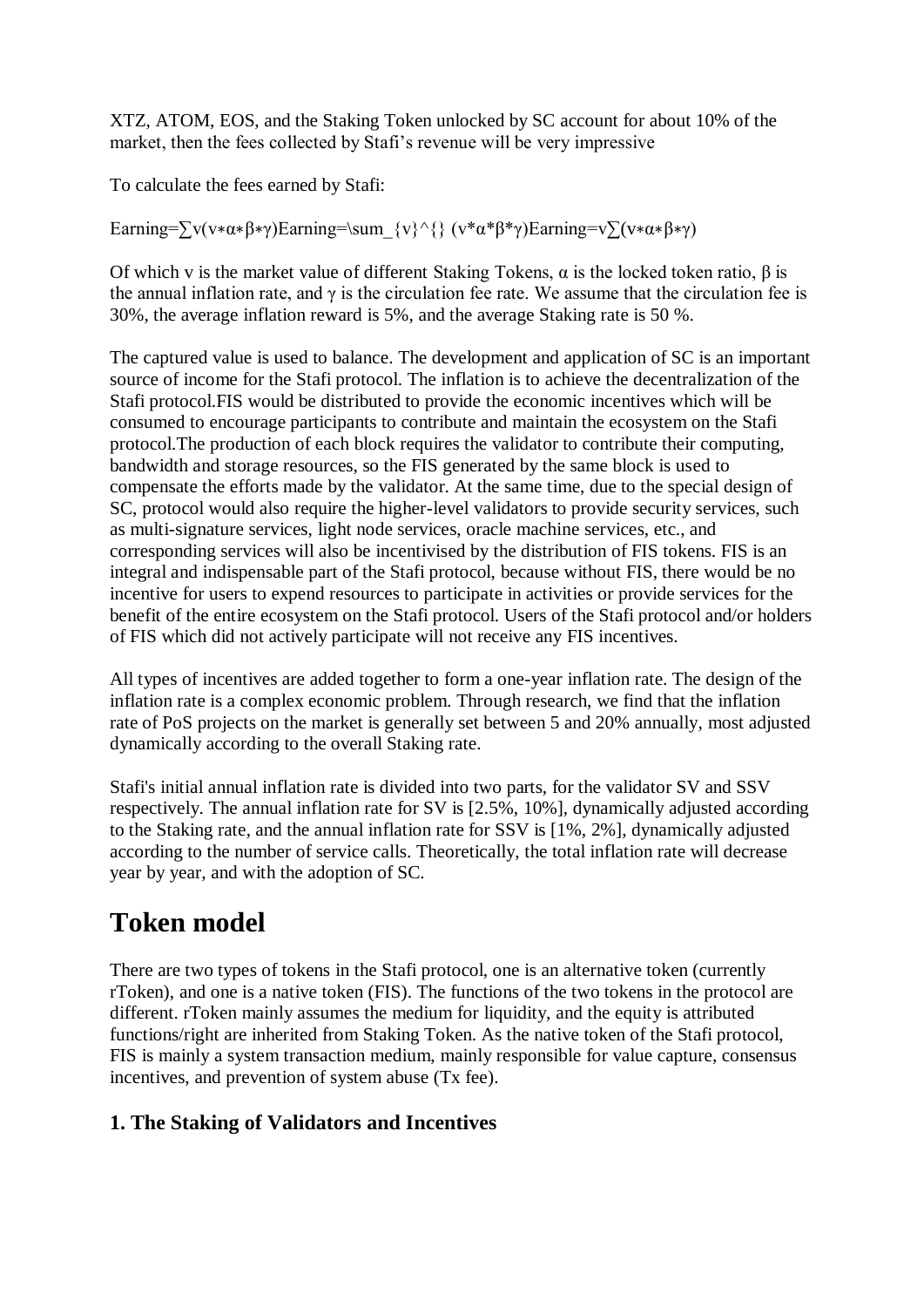An open PoS network needs to incentivize validators. At the same time, in order to prevent mischief, validators would be required to Stake FIS as a form of security deposit before participating in the validation, and after completing calculation and storage, they will be entitled to obtain the system's allocated FIS rewards. Staked FIS will be locked, and if the validator conducts mischief or wrongdoing, the locked FIS will be Slashed. The SSVs are elected from the SVs. Candidates will be assessed by several criteria, such as online time, ratio of free tokens to stake tokens, etc,. In general, for the safety of contract assets, the system stipulates that the number of Staking FIS is proportional to the number of Stake assets that can be processed, which means that the more FIS Staking, the more Stake contract assets can be processed, and you can get more FIS rewards. If the dishonest behavior of the SSVs is detected by the system, the system will also Slash on the Staking FIS, and the proportion of Slash depends on the severity of the mischief.

#### **2. Tx Fee**

The Stake Contract created on Stafi obtained the rToken circulated on the Stafi protocol through the original chain Stake. The rToken circulated on the Stafi protocol needs to pay FIS to obtain the computing power. Validators package the transaction and uploads it to the latest block data. After the latest block height is updated, rToken transactions are completed. The amount of FIS Tx fee is related to the size of the transaction data that needs to be processed. The fee model for ordinary transactions is as follows:

Feetx=ctraffic∗(basefee+type(tx)∗lenthOf(tx))+weight(tx))Fee\_{tx}=c\_{traffic}\*(basefee+ty pe(tx)\*lenthOf(tx))+weight(tx))Feetx=ctraffic∗(basefee+type(tx)∗lenthOf(tx))+weight(tx))

Among them  $\boldsymbol{c}_{traffic}$  is the a parameter dynamically adjusted according to the network transaction situation, type(tx) is the parameter dynamically adjusted according to the transaction type, basefee is the basic rate, length $Of(tx)$  is the data size of the transaction, and weight(tx) is a duration and status Synthesis function.

Finally, Fee is priced by FIS. If the paid FIS is higher than the resources required for system operation, the system will return the remaining FIS to the contract account after the transaction is completed. Otherwise, the system will stop running when there is no FIS payment resources.

#### **3.Call Staking Contracts**

The Stafi protocol will open multiple interfaces for third parties. Contract call will consume system computing resources. In order to limit malicious low-cost attacks and also to meet a certain degree of commercial call, when the contract call frequency reaches a certain level, the caller needs to pay certain computing resources. Of course, the business caller can customize the payer, either the platform user or the platform itself. The overall Fee model is priced in FIS. The system will calculate the computing resources and storage resources paid by the node when calling, compare the FIS paid by the caller, and determine the final model.

All transaction fees obtained from the protocol will be distributed to the SV and Protocol Treasury by a certain ratio. The parameters of the ratio can be modified through online governance.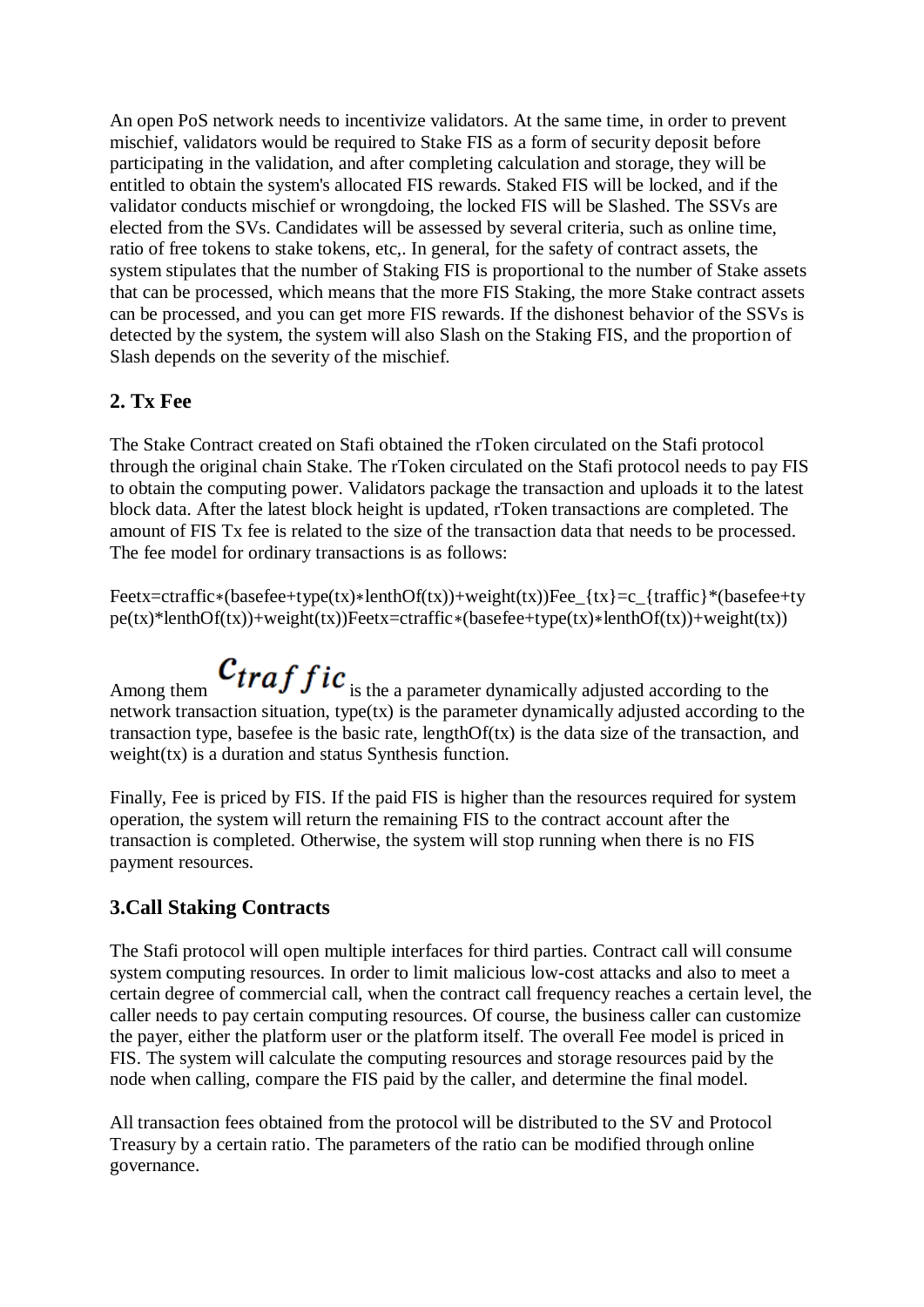#### **4. Protocol Treasury**

In order to achieve the decentralization and sustainable development of the protocol, part of the system's transaction fee income will be sent to the protocol treasury to support subsequent development and community work. The sources of the treasury are mainly inflation incentives, circulation fees, transaction fees, Slash deposits, etc.Via a proposal system, holders of FIS would be able to vote on parameters of the platform as well as features to be developed. For the avoidance of doubt, the right to vote is restricted solely to voting on features of the Stafi protocol; the right to vote does not entitle FIS holders to vote on the operation and management of the Foundation, the Distributor or their respective affiliates, or their assets, and does not constitute any equity interest in any of the aforementioned entities.

If the FIS in the treasury is not used up within a certain period, the burning plan will be initiated. In the early days, the Protocol eagers for much participation, so the foundation will decide the use and burning of the national treasury. When the agreement is sophisticated, the use of the national treasury will be open to the community.



#### **Distribution of Tokens**

A large part of the initial distribution of FIS is allocated to the community reward. Users can participate in staking through Staking Contracts to obtain community rewards. The amount obtained is directly proportional to the amount of work performed via total value of Staking Token. This process is called Staking Drop. Staking Drop is an initial incentive mechanisms designed by Stafi to stimulate the early adoption of Stafi. The overall value of Stafi depends on the expansion of SC. New incentives can increase the collection of circulation fees.

In order to take up a larger share of the market and attract more users, we regard Staking Drop as a long-term campaign, which will be held on an annual basis. Different airdrop periods will be tailored for different projects by their lock-up periods designated. A single project can be allowed multiple airdrops, but the scale will diminish. The initial incentive is set high enough to attract more token holders to take staking. The basic model of Staking Drop is as follows

For more about the Tokenomics of Stafi, please check Stafi Tokenomics Whitepaper.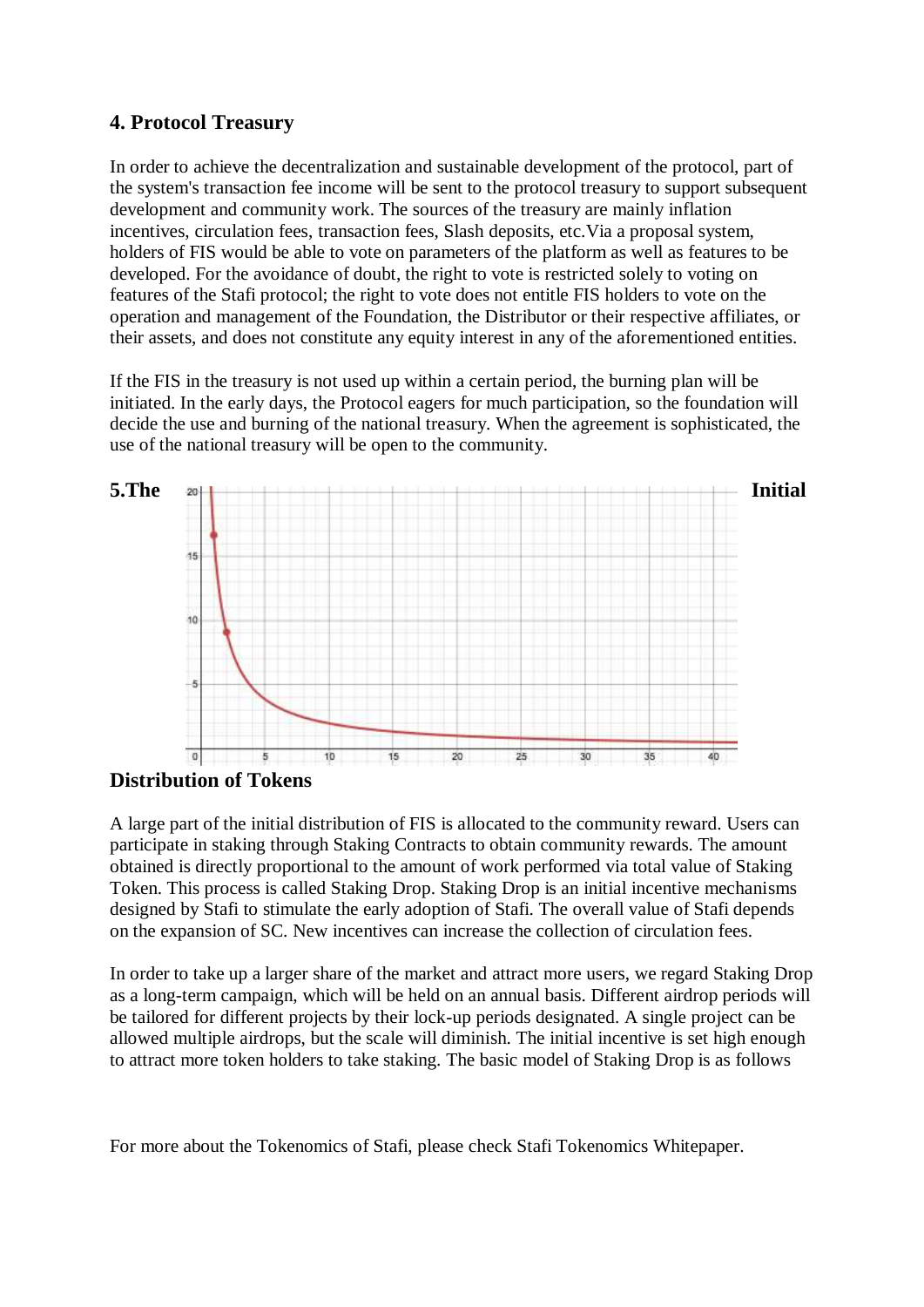# **Ⅶ. Summary**

At current stage, it is must to enhance to improve the liquidity of Staking assets. With more PoS public chains launch in 2019~2020, the cryptocurrency world will welcome a sea of Staking assets. It is estimated that in the 2~3 years to come, the market value of Staking assets will reach 100 billion level, when many assets will be locked due to safety matters. The liquidity value will diminish, too. Stafi protocol starts from the Staking assets and aims at creating a decentralized alternative asset issuance protocol. At the primary stage, it will focus on providing Staking assets without the trust endorsement from a third party. Meanwhile, it will issue alternative products of Stake assets in a cross-chain manner, thus addressing the contradiction between the liquidity and safety of Staking assets. Not matter when it comes to XTZ, ATOM or DOT, DFN that will appear in the future, they will issue rTokens on Stafi protocol as an enhancement to token liquidity. Stafi provides a platform of trading and circulation for projects that demand an even higher liquidity.

For native tokens, rToken is derived from them. In the world of DeFi, however, rToken is an unparalleled underlying asset. To develop financial derivatives using rToken as a benchmark can avoid harming the security of the original chain. Therefore, Stafi will become an indispensable infrastructure for DeFi. This is also an objective in our future development.

# **Ⅷ. Work in Future**

There are many challenges ahead of us if we want to see rTokens circulating extensively and flourishing derivative assets based on rToken. There are challenges for technology and for trust-building also. Stafi Protocol needs protecion. The security for the Staking assets managed by Stafi Protocol is a premise. Without that, there will be no more Stakers who want Staking through Stafi. And if we have a secure Protocol, Stafi can also survive cybersecurity attacks and black swan events even if it manages a myriad of Staking assets. And with security in place, developers may willing to develop more applications based on rTokens and derive more assets.

Therefore, for Stafi, there are many work that need to be done.

On-chain Governance

Stafi is a decentralized protocol, and its upgrade direction is closely related to governance. For many PoS consensus projects, one of the most important government approach is to set Token Staking as a voting method. The implementation may vary by different projects adopting different Staking approaches, such as stimulating the participation of voting through incentives, or providing a reference for voting by predicting the market, or even avoiding the convergence of voting result by delegation system. Stafi believes that there are a lot of voting problems in reality. Participation and voting results are widely criticized. Providing more reference and incentives can effectively solve the voting problem. However, a perfect solution does not exist in current voting mechanisms. Most of the solutions are indirect, combined with blockchain optimization. This leads to new problems. Therefore, voting is alway a tricky issue. Although the combination of blockchain boosts efficiency, but this has not addressed some fundamental issues. Stafi will implement basic voting logic in the initial stage, then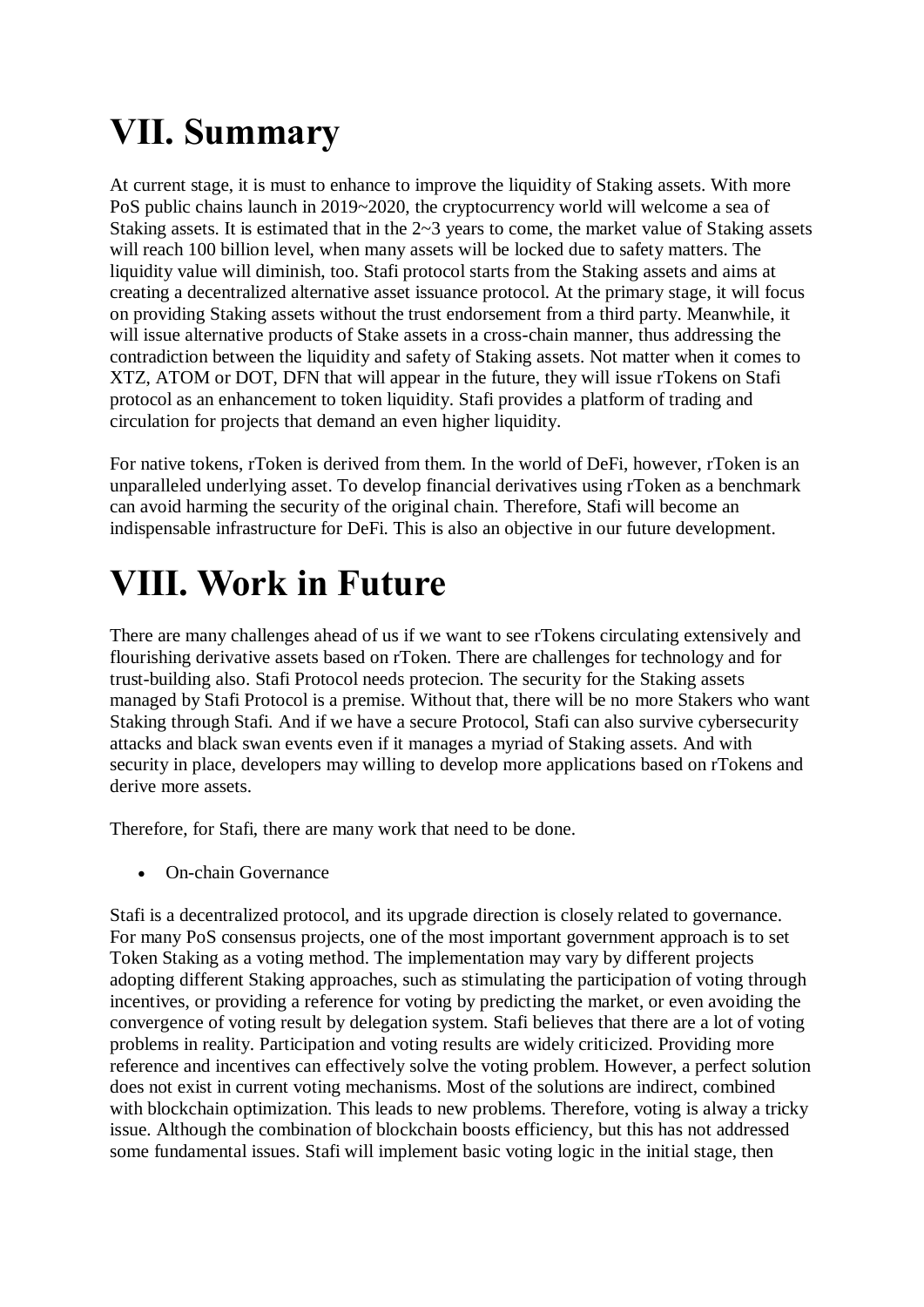upgrade to on-chain governance logic, and put the solution of the voting problem in the longterm optimization plan.

• Private-key Maintenance Methods

At present, the private key signature of the multi-signature address is through the threshold multi-signing algorithm with the participation of multiple special validators. The validator's private key is stored on the certifier's local server (after encryption), but the asset custody and validator's existence is not permanent, so the two parties may not always reach an agreement in reality, which will endanger the storage security of assets. At present, Stafi guarantees the randomness and timeliness of private key storage through regular rotation, but frequent replacement of validators is a waste of computing resources, so the frequency needs to maintain a reasonable level. At present, the best frequency is not determined, and part of the future work will focus on striking a balance between frequency and safety.

Similarly, threshold multi-signing technology still requires trust in random verifiers. Stafi is researching new algorithms that can be used to reduce trust in order to promote protocol security upgrades. At present, the research direction of privacy computing such as MPC, TEE, etc. has potential cooperative opportunities with the security model required on Stafi. The privacy computing technology is also developing rapidly. The projects of engineered application have sprung out. Therefore, we will keep exploring in this way in the future work of the contract layer.

• Distributed Smart Contracts

When the holder initiates Staking through Stake contract, their tokens will be locked by the original chain. The security mechanism of the original chain guarantees the security of the token staked. However, due to the existence of the cross-chain bonded assets, rTokens, the mapping relationship of the asset multi-sign account will be saved in the Staking contract. When more tokens on the original chain are staked, the contract is more likely to be attacked. Although the mapping relationship is not a decisive factor in the redemption of the original chain assets, the attack would jeopardize the system. Stafi attempts to create a distribution system that will generate the Staking contract based on the value of the Staking asset. A threshold value will be set for each Staking contract. The Staking from this contract will stop when the threshold is exceeded, a new contract, instead, will be created. Dynamic setting solves the problem of asset centralization and reduces the risk of large assets being attacked.

There are sophisticated settings in the industry which can guarantee that Staking contract does not fully own locked Staking assets. Instead, when the Staking contract is called, an independent contract with only holders right will be created. The contract has a strong correlation with a single Staker. In addition, this contract will be audited by a third-party audit agency before the release.

• The Safety of Assets on the Original Chain

The issuance of rTokens relies on the proof from the original chain—rTokens will be minted and sent to the corresponding users when the Staking is done on the original chain. The Stafi protocol guarantees an exclusive correspondence between the rTokens and assets on the original chain, therefore ensuring the redemption. But if there is a problem with the Staking module on the original chain, rToken's value will depreciate accordingly. For example, if a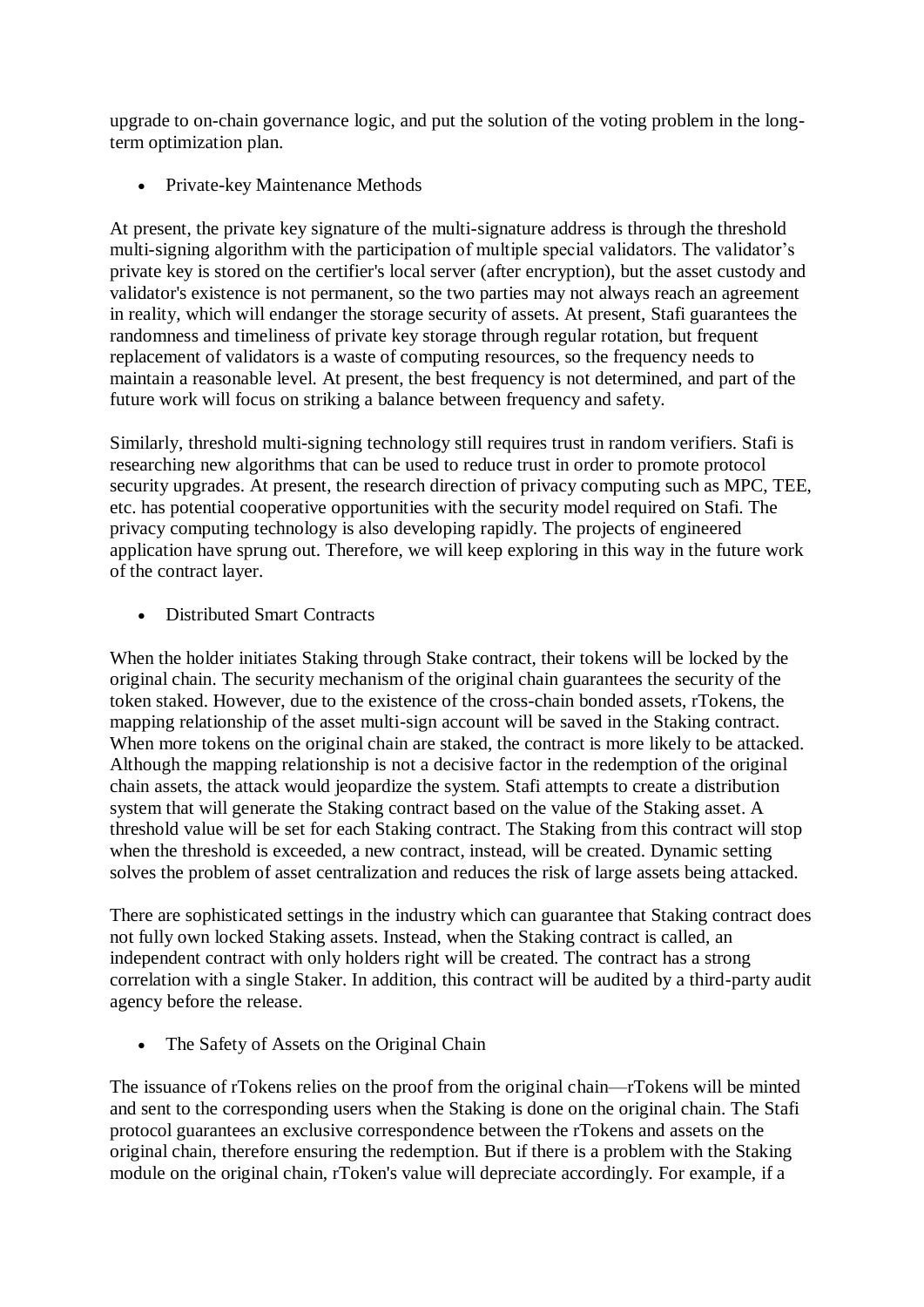user stakes 10 XTZs, 10 rXTZs will be given to him. When the XTZ is made to the value of 5 XTZs because of the slash, the rXTZs will reduce correspondingly. As a result, rXTZ and XTZ will be unpegged. In order to prevent it, Stafi has designed risk control and compensation mechanism, which is described in detail in the third article of the Staking Contract series, "Risk Control Framework for Staking Contract".

This mechanism is still being polished and perfected, which is one of Stafi's future priorities.

• Distribution of Alternative Tokens

The rTokens issued through Stafi represents various rights of original staking Token (for example redemption rights, income rights, voting rights or other ecosystem rights). Staking Contracts currently realizes the basic redemption right and income right. And is developing and researching on rights and interests of rToken corresponding to the original chain, or even provide more rights and interests on other chains.

At the same time, the fairness of the distribution of rights needs to be further polished. Due to the inconsistency of the distribution rights mechanism of different PoS public chains, it will take time to perfect the SC access. The perfect products can remain exactly the same as the original chain, or even better. It is very important to establish a universal rights distribution mechanism, which can not only reduce the difficulty of development, but also improve user satisfaction. At present, Stafi adopts a simple and easy-to-understand rights and interests distribution method, adhering to the principle of the public to bear/share risk rights and interests, and distributes rights and interests to Staker. However, due to the inconsistency with the original chain mechanism, it may cause some doubts. We are still facing many challenges.

• Issuing More Alternative Tokens besides Staking Assets

The essence of Stafi is to issue alternative tokens based on Staking assets. Conversely, the basic asset for issuing alternative tokens is Staking assets. What if the underlying assets can be expanded to more forms of encrypted assets, or even derived from non-encrypted assets? If it can be achieved, Stafi's prospects will be huge. This is a medium-/long-term direction worth exploring.

# **References**

<https://multicoin.capital/2018/02/13/new-models-utility-tokens/>

[https://www.tezcn.com/wp-content/uploads/2018/03/white\\_paper\\_zh.pdf](https://www.tezcn.com/wp-content/uploads/2018/03/white_paper_zh.pdf)

[https://herdius.com/whitepaper/Herdius\\_Technical\\_Paper.pdf](https://herdius.com/whitepaper/Herdius_Technical_Paper.pdf)

<https://wanchain.org/files/Wanchain-Whitepaper-CH-version.pdf>

#### **Notes:**

(1) The author divides the development of the PoS consensus into two stages. The first stage is 2011~2015 with the advent of the first generation PoS consensus such as Peercoin and Nxt. The second stage is 2016~present. The second generation PoS consensus was developed on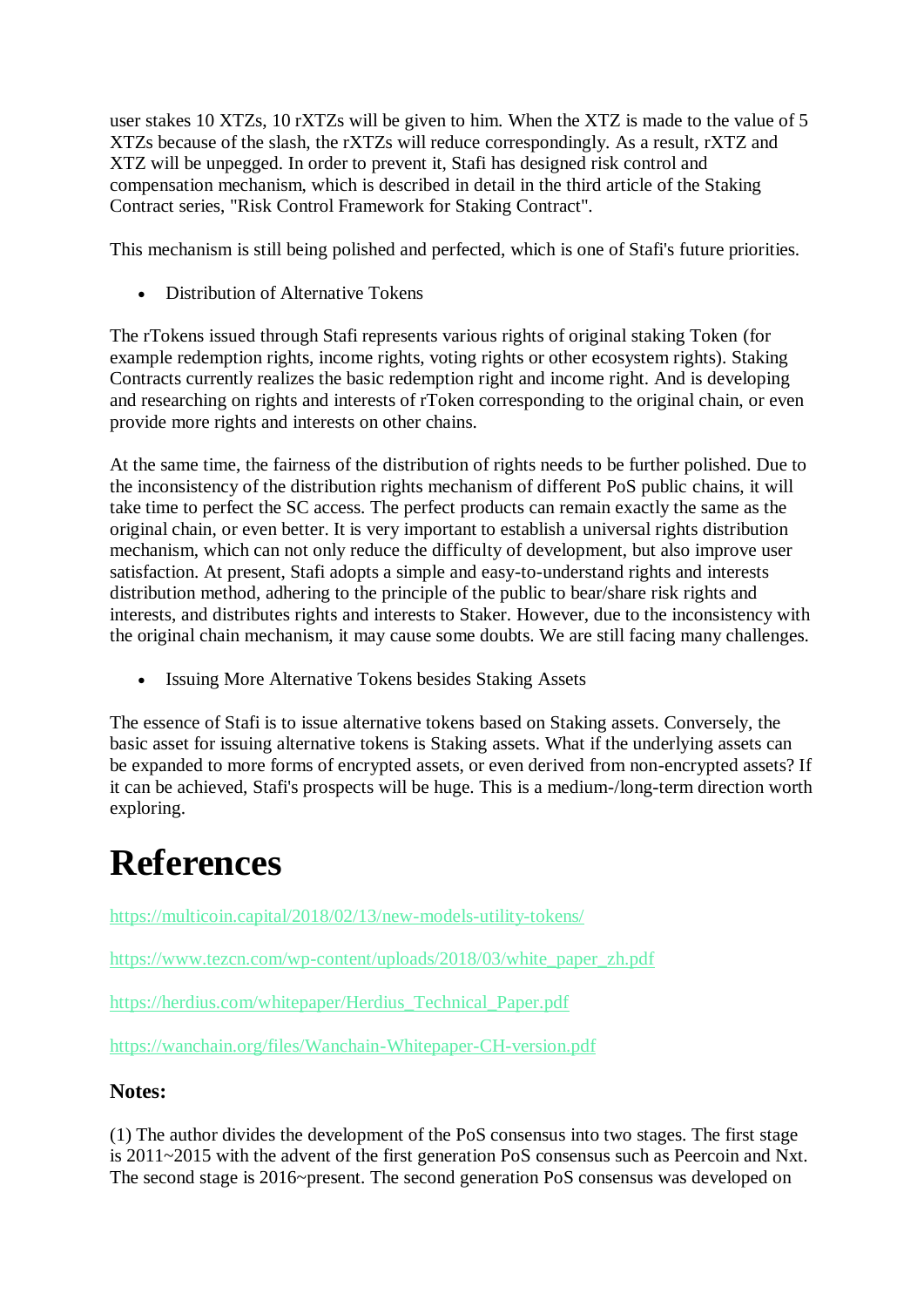the basis of the first generation PoS consensus, such as Tezos, Cardano, Cosmos, Polkadot, etc.

(2) Staker needs to carry out Staking to participate in the PoS network consensus. In this process, the tokens participating in Staking will be locked into the system and cannot be circulated/transacted. The holder cannot respond to market changes in a timely manner. Chances of gaining a profit may be lost.

(3) The PoS consensus has computational complexity. If the weight of the Staking representative is dynamically changed during the election, the calculation will become complicated and the consensus performance will be reduced. Therefore, the Staking weight will be time-locked in a short period. It is a result taking into consideration many aspects such as performance, safety and so forth.

# **NOTICE AND DISCLAIMER**

PLEASE READ THE ENTIRETY OF THIS "NOTICE AND DISCLAIMER" SECTION CAREFULLY. NOTHING HEREIN CONSTITUTES LEGAL, FINANCIAL, BUSINESS OR TAX ADVICE AND YOU SHOULD CONSULT YOUR OWN LEGAL, FINANCIAL, TAX OR OTHER PROFESSIONAL ADVISOR(S) BEFORE ENGAGING IN ANY ACTIVITY IN CONNECTION HEREWITH. NEITHER STAFI TECHNOLOGY LTD (THE FOUNDATION), ANY OF THE PROJECT TEAM MEMBERS (THE STAFI TEAM) WHO HAVE WORKED ON THE STAFI PROTOCOL (AS DEFINED HEREIN) OR PROJECT TO DEVELOP THE STAFI PROTOCOL IN ANY WAY WHATSOEVER, ANY DISTRIBUTOR/VENDOR OF FIS TOKENS (THE DISTRIBUTOR), NOR ANY SERVICE PROVIDER SHALL BE LIABLE FOR ANY KIND OF DIRECT OR INDIRECT DAMAGE OR LOSS WHATSOEVER WHICH YOU MAY SUFFER IN CONNECTION WITH ACCESSING THIS WHITEPAPER, THE WEBSITE AT [HTTPS://WWW.STAFI.IO/](https://www.stafi.io/) (THE WEBSITE) OR ANY OTHER WEBSITES OR MATERIALS PUBLISHED BY THE FOUNDATION.

**Nature of the Whitepaper:** The Whitepaper and the Website are intended for general informational purposes only and do not constitute a prospectus, an offer document, an offer of securities, a solicitation for investment, or any offer to sell any product, item or asset (whether digital or otherwise). The information herein may not be exhaustive and does not imply any element of a contractual relationship. There is no assurance as to the accuracy or completeness of such information and no representation, warranty or undertaking is or purported to be provided as to the accuracy or completeness of such information. Where the Whitepaper or the Website includes information that has been obtained from third party sources, the Foundation, the Distributor, their respective affiliates and/or the Stafi team have not independently verified the accuracy or completion of such information. Further, you acknowledge that circumstances may change and that the Whitepaper or the Website may become outdated as a result; and neither the Foundation nor the Distributor is under any obligation to update or correct this document in connection therewith.

**Token Documentation:** Nothing in the Whitepaper or the Website constitutes any offer by the Foundation, the Distributor or the Stafi team to sell any FIS (as defined herein) nor shall it or any part of it nor the fact of its presentation form the basis of, or be relied upon in connection with, any contract or investment decision. Nothing contained in the Whitepaper or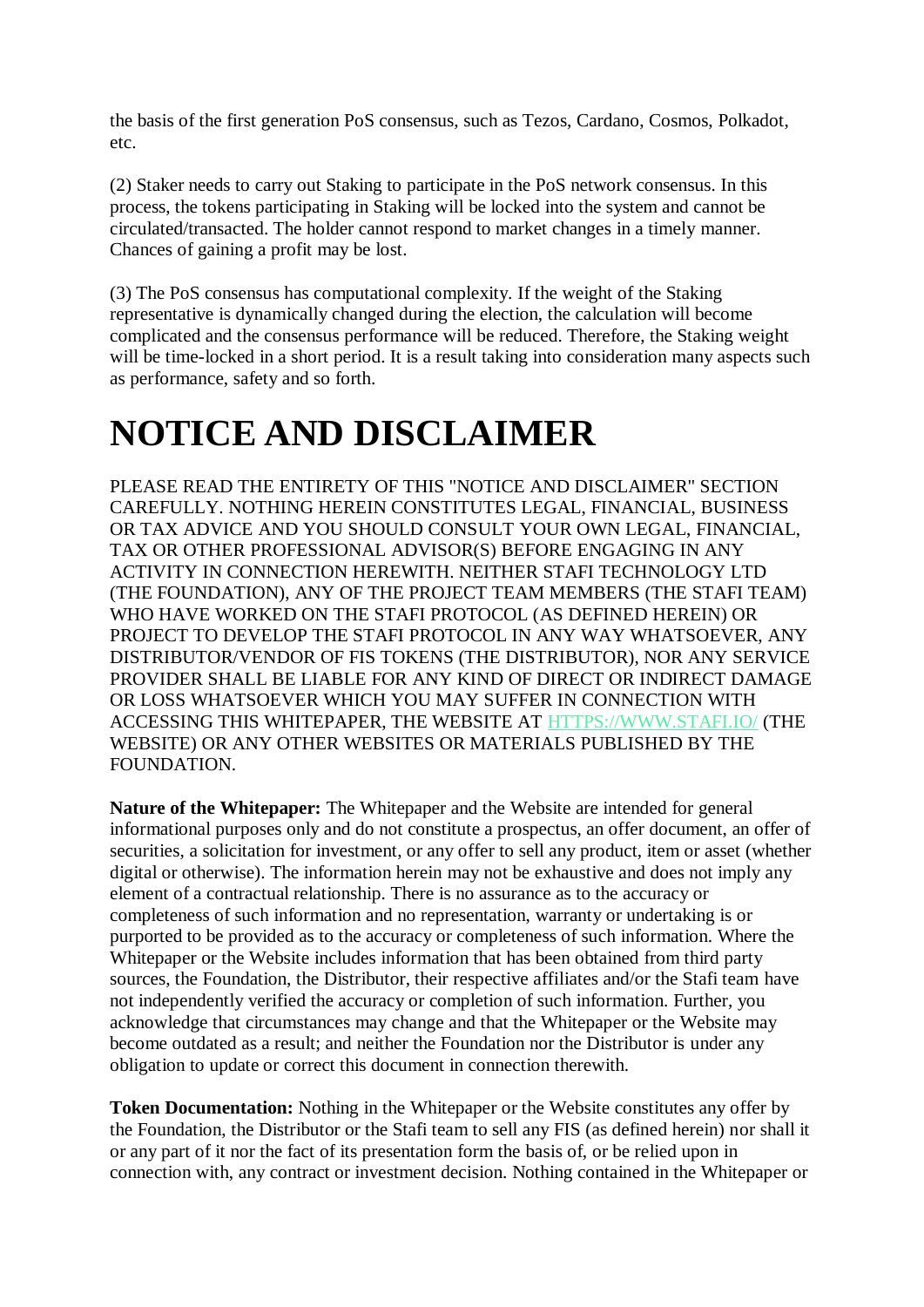the Website is or may be relied upon as a promise, representation or undertaking as to the future performance of the Stafi protocol. The agreement between the Distributor (or any third party) and you, in relation to any sale, purchase, or other distribution or transfer of FIS, is to be governed only by the separate terms and conditions of such agreement.

The information set out in the Whitepaper and the Website is for community discussion only and is not legally binding. No person is bound to enter into any contract or binding legal commitment in relation to the acquisition of FIS, and no virtual currency or other form of payment is to be accepted on the basis of the Whitepaper or the Website. The agreement for sale and purchase of FIS and/or continued holding of FIS shall be governed by a separate set of Terms and Conditions or Token Purchase Agreement (as the case may be) setting out the terms of such purchase and/or continued holding of FIS (the Terms and Conditions), which shall be separately provided to you or made available on the Website. The Terms and Conditions Documentation must be read together with the Whitepaper. In the event of any inconsistencies between the Terms and Conditions and the Whitepaper or the Website, the Terms and Conditions shall prevail.

**Deemed Representations and Warranties:** By accessing the Whitepaper or the Website (or any part thereof), you shall be deemed to represent and warrant to the Foundation, the Distributor, their respective affiliates, and the Stafi team as follows:

(a) in any decision to purchase any FIS, you have shall not rely on any statement set out in the Whitepaper or the Website;

(b) you will and shall at your own expense ensure compliance with all laws, regulatory requirements and restrictions applicable to you (as the case may be);

(c) you acknowledge, understand and agree that FIS may have no value, there is no guarantee or representation of value or liquidity for FIS, and FIS is not an investment product including for any speculative investment;

(d) none of the Foundation, the Distributor, their respective affiliates, and/or the Stafi team members shall be responsible for or liable for the value of FIS, the transferability and/or liquidity of FIS and/or the availability of any market for FIS through third parties or otherwise; and

(e) you acknowledge, understand and agree that you are not eligible to purchase any FIS if you are a citizen, national, resident (tax or otherwise), domiciliary and/or green card holder of a geographic area or country (i) where it is likely that the sale of FIS would be construed as the sale of a security (howsoever named), financial service or investment product and/or (ii) where participation in token sales is prohibited by applicable law, decree, regulation, treaty, or administrative act (including without limitation the United States of America, Canada, New Zealand, People's Republic of China (but not including the special administrative regions of Hong Kong and Macau, and the territory of Taiwan), Thailand, and the Socialist Republic of Vietnam); and to this effect you agree to provide all such identify verification document when requested in order for the relevant checks to be carried out.

The Foundation, the Distributor and the Stafi team do not and do not purport to make, and hereby disclaims, all representations, warranties or undertaking to any entity or person (including without limitation warranties as to the accuracy, completeness, timeliness or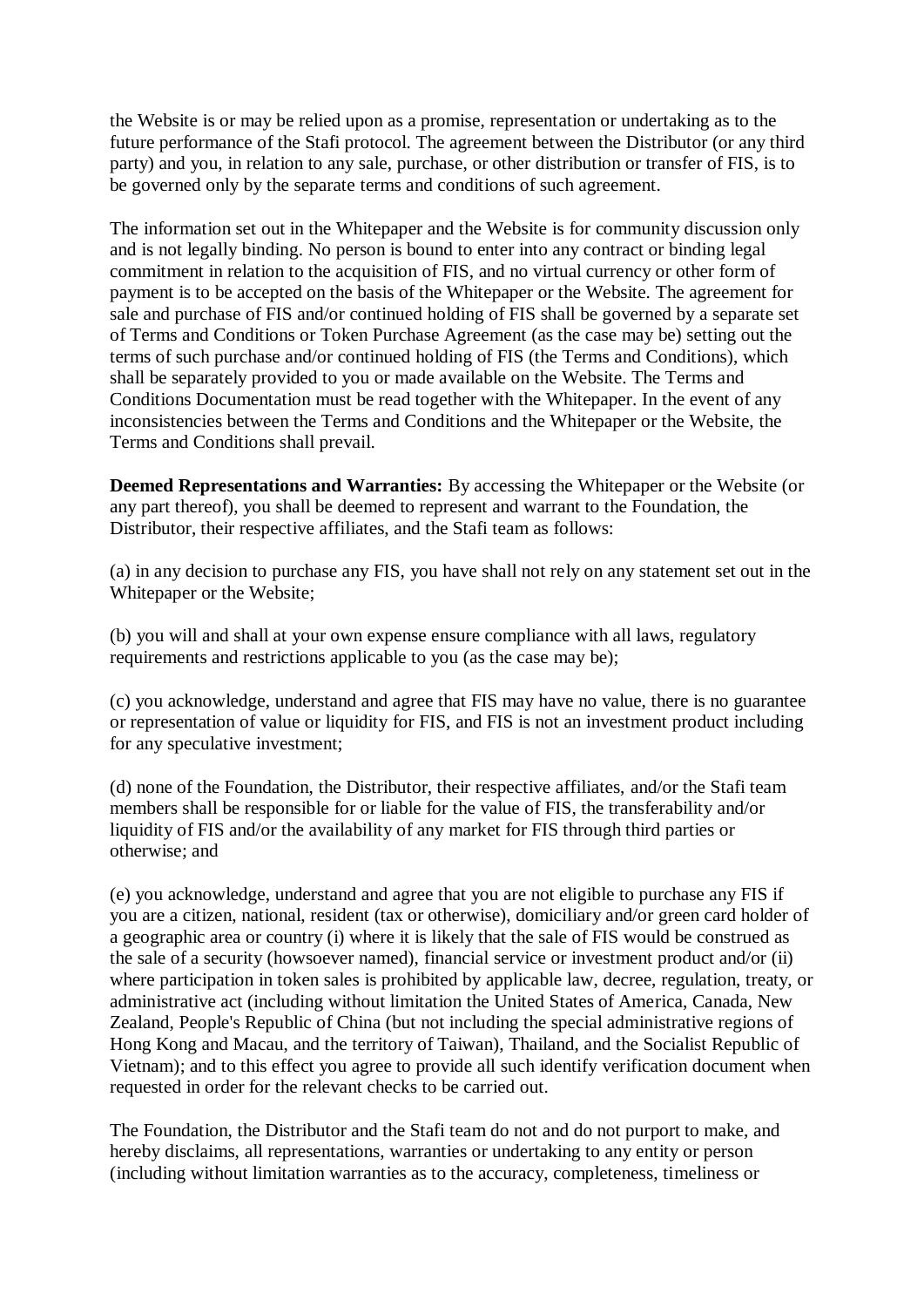reliability of the contents of the Whitepaper or the Website, or any other materials published by the Foundation or the Distributor). To the maximum extent permitted by law, the Foundation, the Distributor, their respective affiliates and service providers shall not be liable for any indirect, special, incidental, consequential or other losses of any kind, in tort, contract or otherwise (including, without limitation, any liability arising from default or negligence on the part of any of them, or any loss of revenue, income or profits, and loss of use or data) arising from the use of the Whitepaper or the Website, or any other materials published, or its contents (including without limitation any errors or omissions) or otherwise arising in connection with the same. Prospective purchasers of FIS should carefully consider and evaluate all risks and uncertainties (including financial and legal risks and uncertainties) associated with the FIS token sale, the Foundation, the Distributor and the Stafi team.

#### **Token features:** It is highlighted that FIS:

(a) does not have any tangible or physical manifestation, and does not have any intrinsic value (nor does any person make any representation or give any commitment as to its value);

(b) is non-refundable and cannot be exchanged for cash (or its equivalent value in any other virtual currency) or any payment obligation by the Foundation, the Distributor or any of their respective affiliates;

(c) does not represent or confer on the token holder any right of any form with respect to the Foundation, the Distributor (or any of their respective affiliates), or its revenues or assets, including without limitation any right to receive future dividends, revenue, shares, ownership right or stake, share or security, any voting, distribution, redemption, liquidation, proprietary (including all forms of intellectual property or licence rights), right to receive accounts, financial statements or other financial data, the right to requisition or participate in shareholder meetings, the right to nominate a director, or other financial or legal rights or equivalent rights, or intellectual property rights or any other form of participation in or relating to the Stafi protocol, the Foundation, the Distributor and/or their service providers;

(d) is not intended to represent any rights under a contract for differences or under any other contract the purpose or pretended purpose of which is to secure a profit or avoid a loss;

(e) is not intended to be a representation of money (including electronic money), security, commodity, bond, debt instrument, unit in a collective investment scheme or any other kind of financial instrument or investment;

(f) is not a loan to the Foundation, the Distributor or any of their respective affiliates, is not intended to represent a debt owed by the Foundation, the Distributor or any of their respective affiliates, and there is no expectation of profit; and

(g) does not provide the token holder with any ownership or other interest in the Foundation, the Distributor or any of their respective affiliates.

The contributions in the token sale will be held by the Distributor (or their respective affiliate) after the token sale, and contributors will have no economic or legal right over or beneficial interest in these contributions or the assets of that entity after the token sale.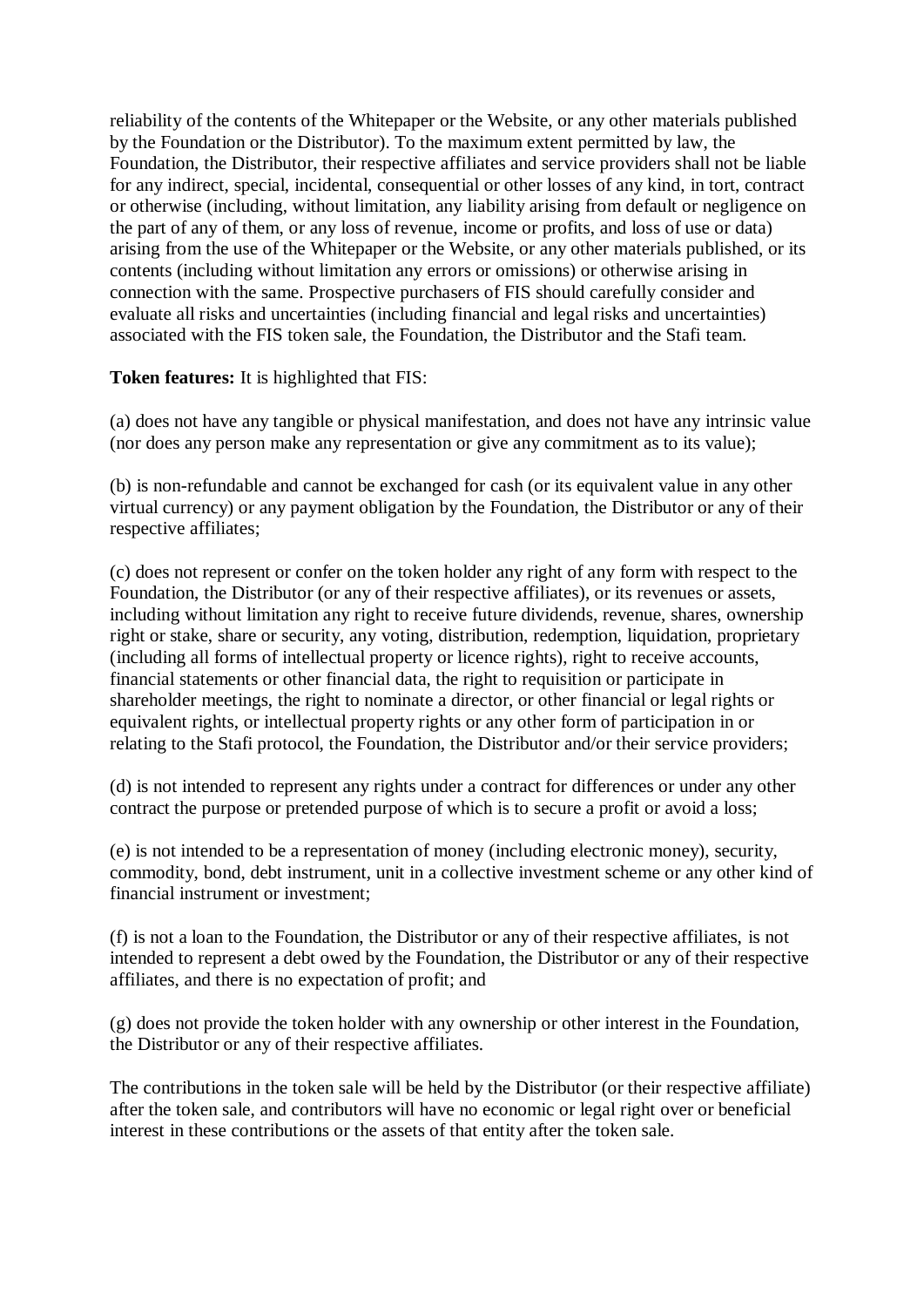To the extent a secondary market or exchange for trading FIS does develop, it would be run and operated wholly independently of the Foundation, the Distributor, the sale of FIS and the Stafi protocol. Neither the Foundation nor the Distributor will create such secondary markets nor will either entity act as an exchange for FIS.

**Informational purposes only:** The information set out herein is only conceptual, and describes the future development goals for the Stafi protocol to be developed. In particular, the project roadmap in the Whitepaper is being shared in order to outline some of the plans of the Stafi team, and is provided solely for INFORMATIONAL PURPOSES and does not constitute any binding commitment. Please do not rely on this information in making purchasing decisions because ultimately, the development, release, and timing of any products, features or functionality remains at the sole discretion of the Foundation, the Distributor or their respective affiliates, and is subject to change. Further, the Whitepaper or the Website may be amended or replaced from time to time. There are no obligations to update the Whitepaper or the Website, or to provide recipients with access to any information beyond what is provided herein.

**Regulatory approval:** No regulatory authority has examined or approved, whether formally or informally, of any of the information set out in the Whitepaper or the Website. No such action or assurance has been or will be taken under the laws, regulatory requirements or rules of any jurisdiction. The publication, distribution or dissemination of the Whitepaper or the Website does not imply that the applicable laws, regulatory requirements or rules have been complied with.

**Cautionary Note on forward-looking statements:** All statements contained herein, statements made in press releases or in any place accessible by the public and oral statements that may be made by the Foundation, the Distributor and/or the Stafi team, may constitute forward-looking statements (including statements regarding intent, belief or current expectations with respect to market conditions, business strategy and plans, financial condition, specific provisions and risk management practices). You are cautioned not to place undue reliance on these forward-looking statements given that these statements involve known and unknown risks, uncertainties and other factors that may cause the actual future results to be materially different from that described by such forward-looking statements, and no independent third party has reviewed the reasonableness of any such statements or assumptions. These forward-looking statements are applicable only as of the date indicated in the Whitepaper, and the Foundation, the Distributor as well as the Stafi team expressly disclaim any responsibility (whether express or implied) to release any revisions to these forward-looking statements to reflect events after such date.

**References to companies and platforms:** The use of any company and/or platform names or trademarks herein (save for those which relate to the Foundation, the Distributor or their respective affiliates) does not imply any affiliation with, or endorsement by, any third party. References in the Whitepaper or the Website to specific companies and platforms are for illustrative purposes only.

**English language:** The Whitepaper and the Website may be translated into a language other than English for reference purpose only and in the event of conflict or ambiguity between the English language version and translated versions of the Whitepaper or the Website, the English language versions shall prevail. You acknowledge that you have read and understood the English language version of the Whitepaper and the Website.